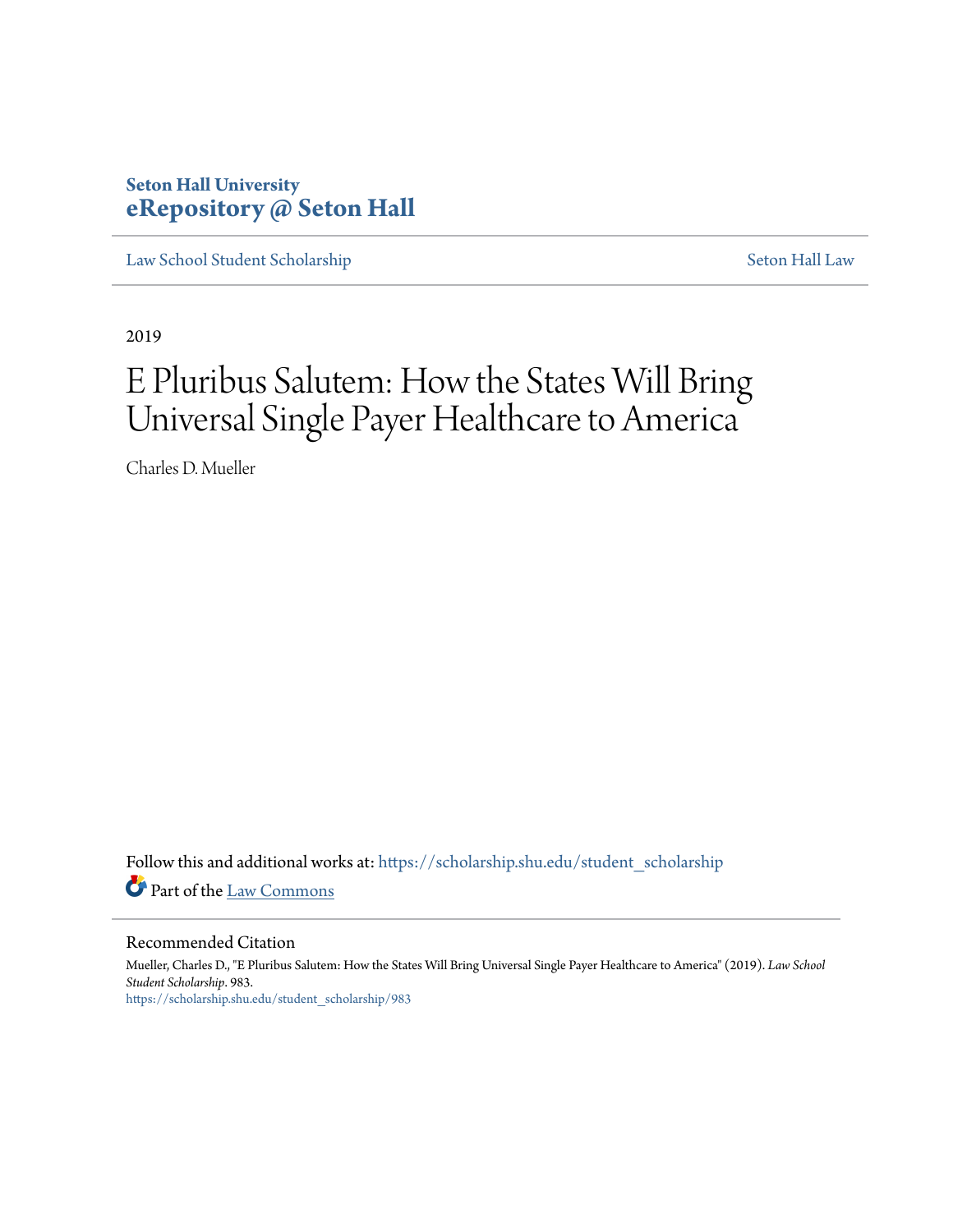# **E Pluribus Salutem: How the States Will Bring Universal Single**

**Payer Health Care to America**

By: Charles D. Mueller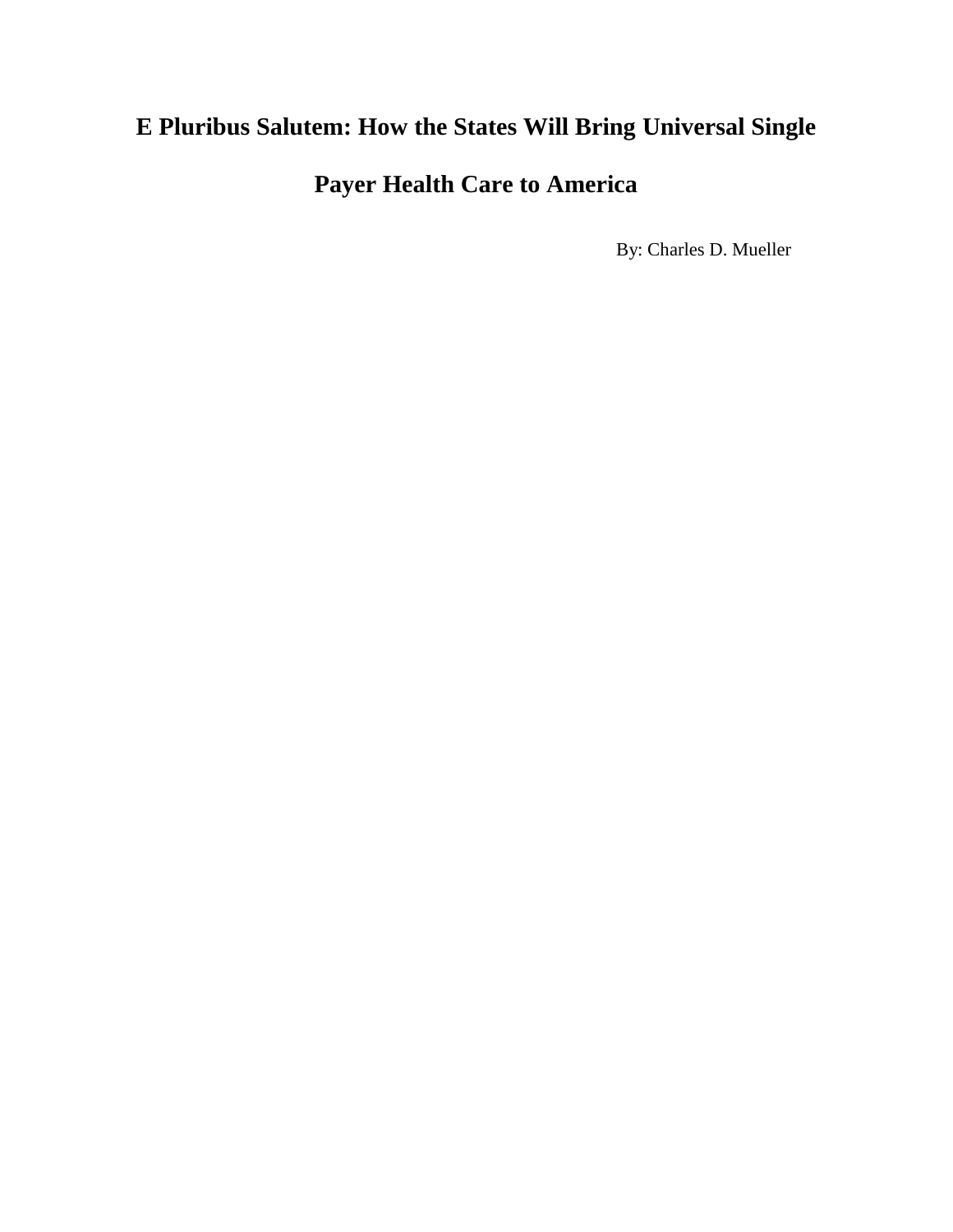#### **Part I: Introduction**

Universal health insurance coverage has been a staple of progressive political movements since the early  $20<sup>th</sup>$  Century.<sup>1</sup> In 1915 the American Association for Labor Legislation, a private organization of scholars, doctors, lawyers, and politicians, unveiled a standard health insurance bill that envisioned a state by state reform of health insurance to provide basic coverage to all low-income workers and their dependents.<sup>2</sup> An effort by the American Medical Association and recalcitrant state legislatures doomed this early effort but not before laying the groundwork for a legislative impetus, especially prevalent in progressive and labor groups, to enact some form of national healthcare reform.<sup>3</sup>

Universal, single payer health care, (Bernie Sanders' Medicare for All), is a system of health insurance that effectively replaces existing health insurance companies with a single, government run fund.<sup>4</sup> It is publicly financed through taxes or premiums paid directly to the government and would provide basic benefits to all citizens.<sup>5</sup> Proponents of single payer point to the societal benefits of ensuring every person has access to health care when they need it, and the added economic benefits of a streamlined system removed from the profit-driven world of

<sup>1</sup> *Chronology of Health Insurance Proposals 1915-76*, Social Security Administration, vol. 39 n. 7 35, July 1976, www.ssa.gov/policy/docs/ssb/v39n7/v39n7p35, last accessed 9/21/2017.

<sup>2</sup> *Id.*

<sup>3</sup> *Id.* at 36.

<sup>4</sup> William C. Hsiao et al., *What Other States Can Learn From Vermont's Bold Experiment: Embracing a Single-Payer Health Care Financing System*, 30 Health Affairs 1232, 1232 (2011); *Medicare for All: Leaving No One Behind*, BERNIESANDERS.COM, https://live-berniesanders-com.pantheonsite.io/issues/medicare-for-all/, last accessed 1/26/2018, ("[The] plan would create a federally administered single-payer health care program. Universal singlepayer means comprehensive coverage for all Americans."). 5 *Id.*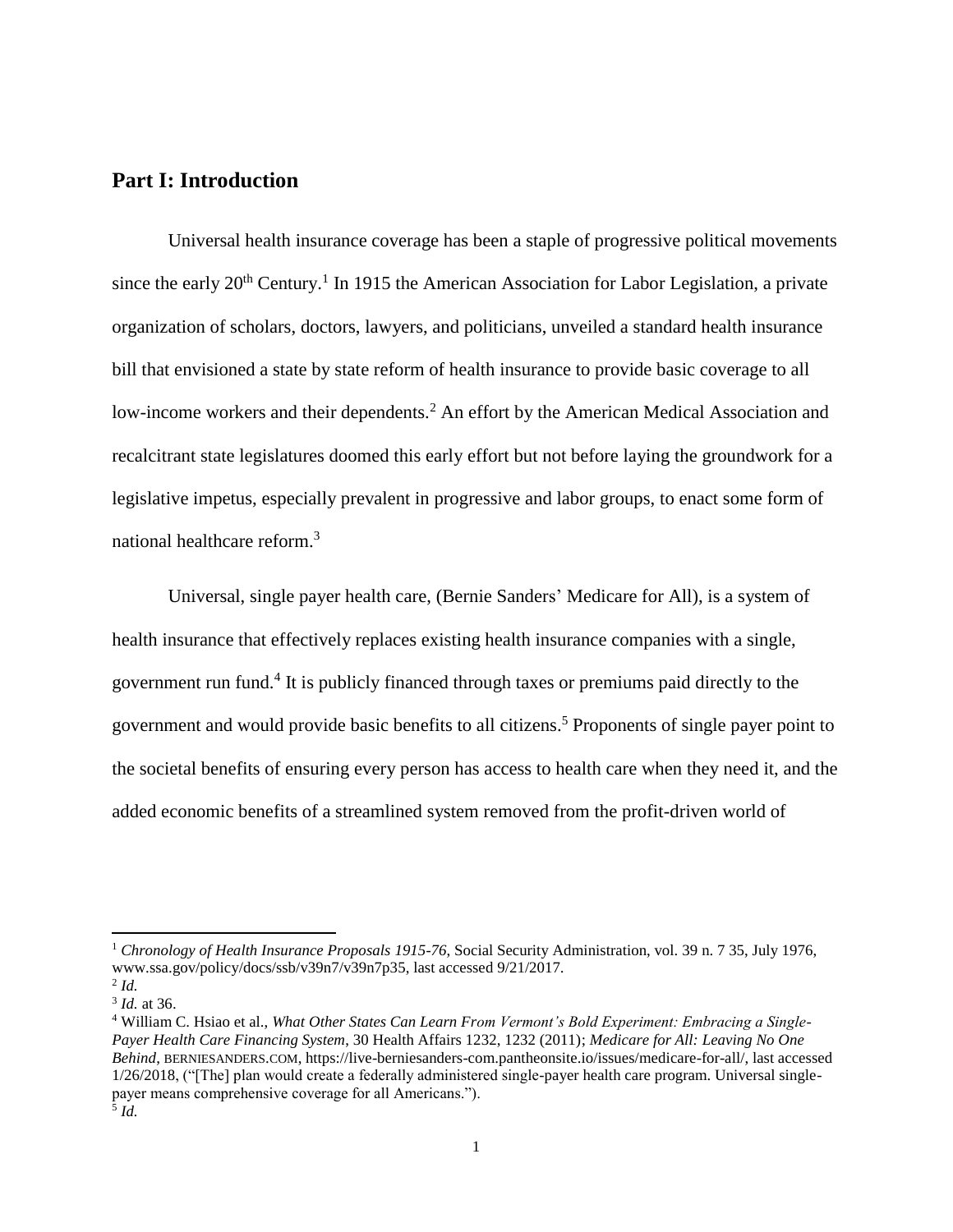private health insurers.<sup>6</sup> On the other hand, critics of single payer point to the massive public spending increases that such a program would require.<sup>7</sup> The ACA, alone, cost a total of \$110 billion dollars in 2016. "Medicare for All," however, could add \$18 trillion to the federal deficit over the next decade.<sup>8</sup> This fundamental disagreement is what has stalled single payer health care on a national level.

The greatest strides in national health insurance reform in the  $20<sup>th</sup>$  Century came in 1965 with the passage of Medicare and Medicaid, and then again in 1972, with the expansion of Medicare to the disabled and people suffering from other enumerated conditions.<sup>9</sup> These programs created a foundation that allowed for the passage of the Patient Protection and Affordable Care Act (ACA) in 2010.<sup>10</sup>

Included within the ACA's comprehensive language is a provision that allows states, with federal approval, to alter the requirements of the exchanges created by the bill and create their own, tailor-made programs while still utilizing federal funds available under the act.<sup>11</sup> These are known as section 1332 waivers.<sup>12</sup> As long as a State can demonstrate that their proposed plan is: 1) as comprehensive, 2) affordable, 3) will cover a comparable number of residents, and 4) will not negatively affect the federal budget as the ACA, they can make use of

<sup>7</sup> Danielle Kurtzleben, *Sanders' Proposals Would Add \$18 Trillion to Debt Over 10 Years*, NPR, May 9, 2016, https://www.npr.org/2016/05/09/477402982/study-sanders-proposals-would-add-18-trillion-to-debt-over-10-years. <sup>8</sup> FEDERAL SUBSIDIES FOR HEALTH INSURANCE FOR PEOPLE UNDER AGE 65: 2016 TO 2026, CONG. BUDGET OFFICE, March 24, 2016, https://www.cbo.gov/publication/51385; Gordon B. Mermin et al., *An Analysis of Senator Bernie Sanders's Tax and Transfer Proposals*, TAX POLICY CENTER, May 9, 2016.

<sup>6</sup> *What is Single Payer?*, PHYSICIANS FOR A NAT'L HEALTH PROGRAM, http://www.pnhp.org/facts/what-is-singlepayer, last accessed 11/10/2017.

<sup>9</sup> CMS' PROGRAM HISTORY, CENTERS FOR MEDICARE AND MEDICAID SERVICES, 9/14/17, www.cms.gov/About-CMS/Agency-Information/History/index.html, last accessed 9/21/17.

<sup>10</sup> *Id.*

<sup>11</sup> 42 U.S.C. § 18052

<sup>12</sup> *Id.*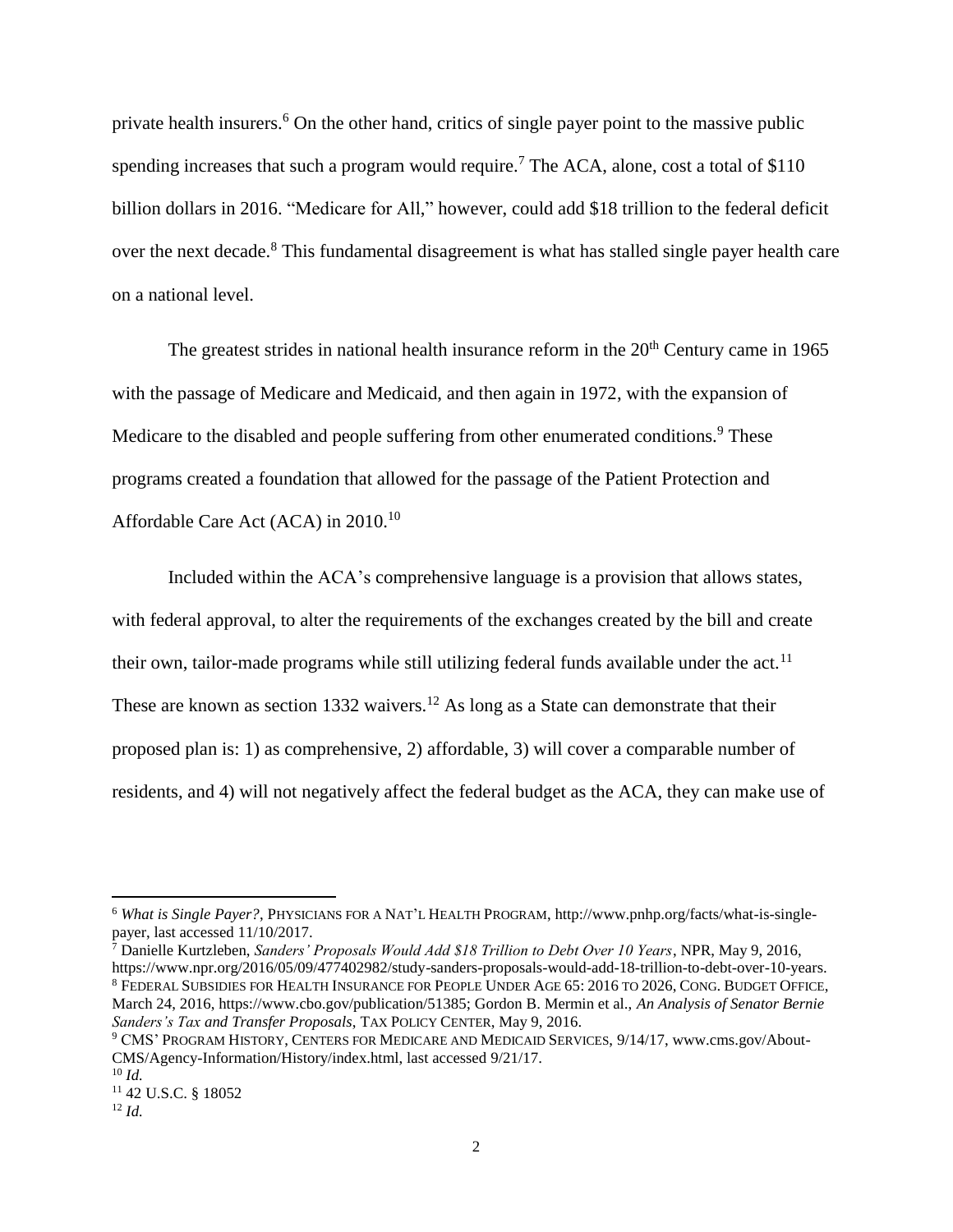these waivers.<sup>13</sup> These waivers can be used for everything from setting up basic health care exchange structures, to creating high-risk pool and state-operated reinsurance programs.<sup>14</sup> They can also be used as a vehicle for bringing comprehensive single-payer health care to reality.

This note will discuss how, through the funding structure of the ACA, and the use of section 1332 waivers, state legislatures in New York and California have begun to introduce and develop state-based comprehensive health coverage plans. Next, this note will assess what lawmakers in these states and others can learn from Vermont's experience with Green Mountain Care. Finally, the note will conclude with a prospective look at the future of state based single payer healthcare.

#### **Part II: The Key to Universal Healthcare, Section 1332 Waivers.**

Section 1332 of the ACA provides states with the option to create innovative insurance structures to provide its citizens with access to high quality healthcare at affordable cost.<sup>15</sup> The inspiration for this provision can be found in the Healthy Americans Act – a bill introduced in the United States Senate in 2007.<sup>16</sup> Championed by Oregon Senator Ron Wyden, who filed the health reform proposal with Utah Senator Robert Bennett, the Wyden-Bennett bill sought "[t]o provide affordable, guaranteed private health coverage that will make Americans healthier…" and contained a provision to "empower states to innovate through waivers."<sup>17</sup> The waivers would allow for states compliant with the rest of the act to obtain waivers to certain structural

<sup>&</sup>lt;sup>13</sup> SECTION 1332: STATE INNOVATION WAIVERS, THE CENTER FOR CONSUMER INFORMATION & INSURANCE OVERSIGHT, https://www.cms.gov/CCIIO/Programs-and-Initiatives/State-Innovation-Waivers/Section 1332 State Innovation Waivers-.html, last accessed 11/10/2017.

<sup>&</sup>lt;sup>14</sup> *Id.*; "Reinsurance" is a transaction whereby a secondary insurer agrees to indemnify another party, usually another insurer, (the primary insurer), in order to reduce risk to the primary insurer. <sup>15</sup> 42 U.S.C. § 18052

<sup>&</sup>lt;sup>16</sup> Healthy Americans Act, S. 334 ( $110<sup>th</sup>$ )( $1<sup>st</sup>$  session) Senate bill 334, Section 632.

<sup>17</sup> *Id.*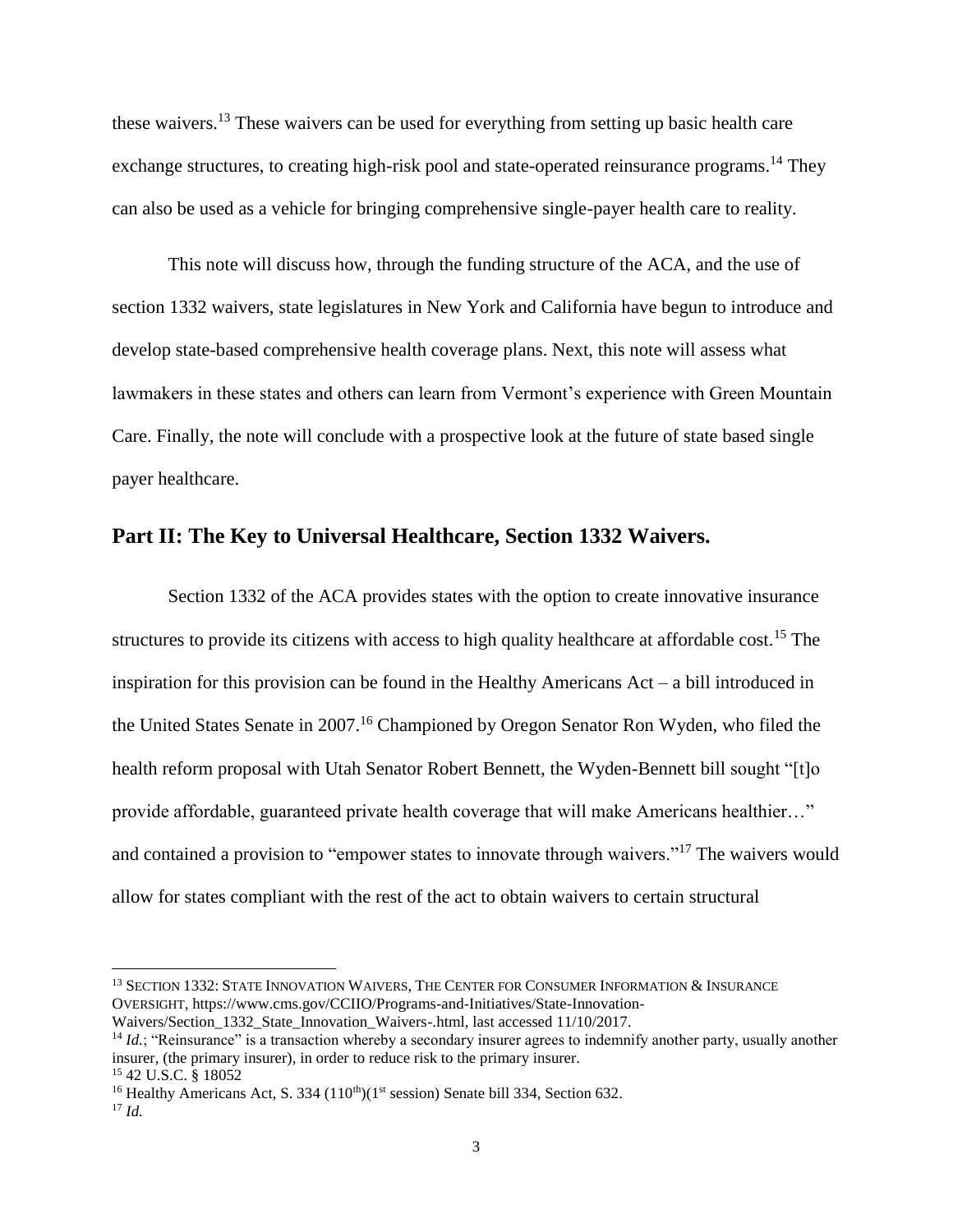requirements while maintaining coverage requirements.<sup>18</sup> Senator Wyden would later sponsor an amendment inserting section 1332 into the ACA and borrowed much of the state innovation language from the Healthy Americans Act.<sup>19</sup> The primary objective of the bill was to ensure universal healthcare coverage for all Americans.<sup>20</sup> To achieve this, the bill creates state-based risk pools to facilitate the coverage of sicker individuals without raising premiums.<sup>21</sup> The plan involved a reform of the tax code and the distribution of federal subsidies so that by 2014, (assuming the bill was passed in 2008), the plan would be "budget neutral."<sup>22</sup> While the Wyden-Bennet bill eventually fell by the congressional wayside, facets of the plan would be the inspiration for the ACA's landmark reforms.

While the creation of the state exchanges, essential health benefits, and the individual mandate surely garnered the most attention during the bill's contentious passage, the provision for State Innovation Waivers in section 1332 of the bill may turn out to be the most significant. These waivers, first able to take effect on January 1, 2017, were designed to allow states, within the parameters set by the ACA, to create their own exchanges, insurance plans, coverage requirements, and other pertinent procedures and policies.<sup>23</sup> As of the time of writing, twentytwo states have passed or considered legislation that would seek to use these federal waivers.<sup>24</sup> The basic requirements of any state plan are that the proposal must be at least as 1) comprehensive, 2) affordable, 3) cover a comparable number of residents, and 4) not add to the

l

<sup>18</sup> *Id.*

<sup>&</sup>lt;sup>19</sup> State Health Coverage Innovation and Section 1332 Waivers: Implications for States, Deloitte Center for Health Solutions, Health Policy Brief, 2016, www2.deloitte.com/content/dam/Deloitte/life-sciences-health-care/us-dchsstate-health-innovation.pdf, last accessed 9/21/2017.

<sup>20</sup> Edwin Park, *An Examination of the Wyden-Bennet Health Reform Plan*, Center on Budget and Policy Priorities, 9/24/2008, https://www.cbpp.org/research/an-examination-of-the-wyden-bennett-health-reform-plan. <sup>21</sup> *Id.*

<sup>22</sup> *Id.*

<sup>23</sup> Richard Cauchi, *State Roles Using 1332 Health Waivers*, National Conference of State Legislatures, 9/14/17, www.ncsl.org/research/state-roles-using-1332-health-waviers.aspx. <sup>24</sup> *Id.*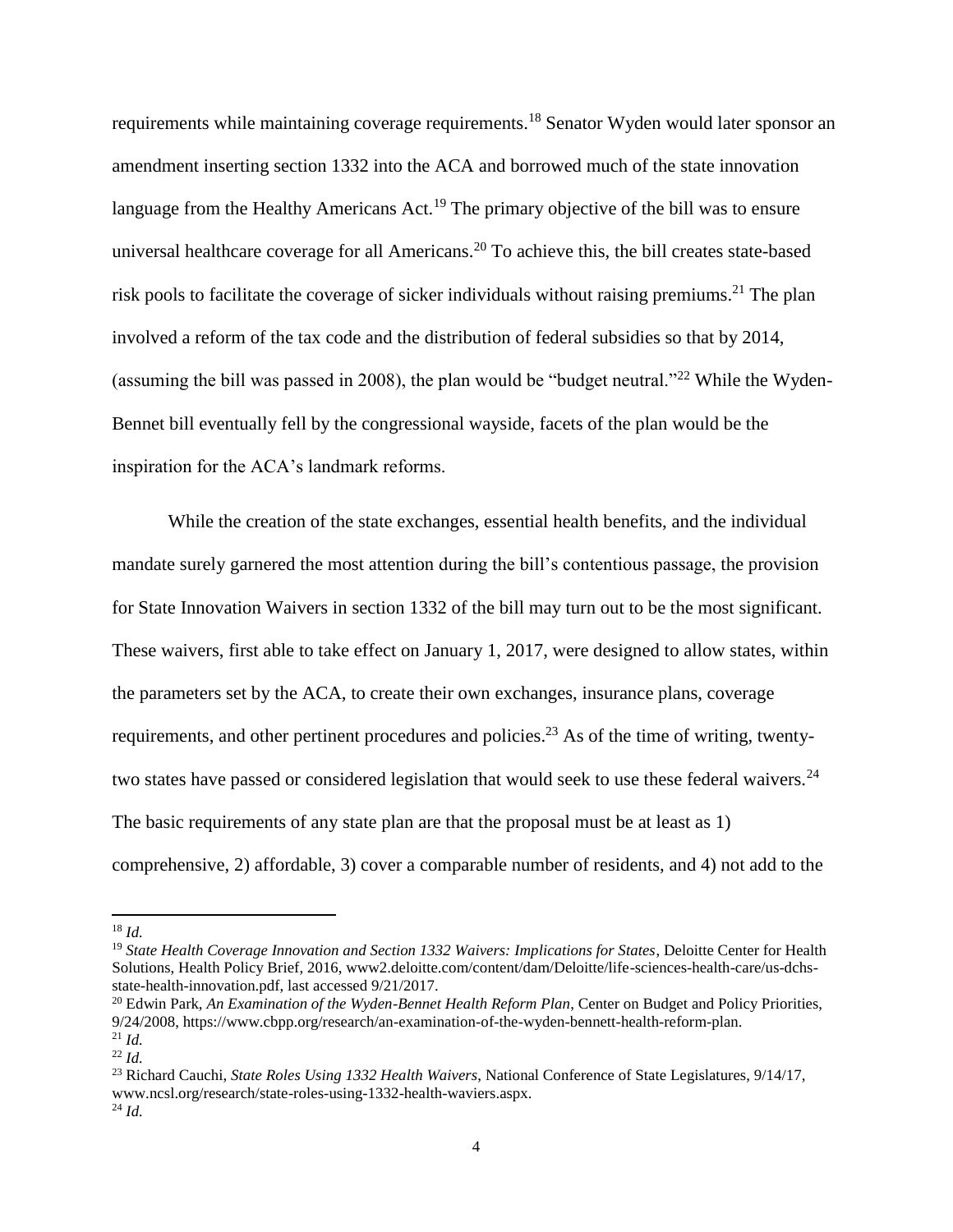federal deficit.<sup>25</sup> This, along with the Trump administration's encouragement of state innovation, could lead to a sharp increase in waiver submissions coming from state governments.<sup>26</sup>

The incentive behind the 1332 waivers is that they allow states to take advantage of federal funding for Medicare, Medicaid, and subsidies for those who purchase individual insurance under the ACA for use in a program that is state-designed. Therefore, a state can create its own set of coverage requirements, payment system, etc. and if it is compliant with section 1332, the state can direct those federal funds into the new program.

These section 1332 waivers are the key to state-organized comprehensive health coverage. Without the access to federal funds provided through the ACA and other programs like Medicare and Medicaid, the costs of a state run single payer system would be prohibitively expensive. That is, without the ability to integrate federal funding streams into the state systems, like section 1332 provides, there would be no feasible way for any state to self-fund a singlepayer program without exorbitant tax hikes. In several states, legislation has already been introduced that works within the ACA's funding framework to create state-wide health plans that offer comprehensive coverage to residents.<sup>27</sup> In New York, New Jersey and Vermont, singlepayer health care legislation has been introduced and passed in at least one of the houses of their respective legislatures.<sup>28</sup> Without a fully enacted state legislation, the application for a section

<sup>25</sup> *States See Opportunities for Flexibility in the ACA's Innovation Waiver Program*, Justin Giovannelli & Kevin Lucia, The Commonwealth Fund, Sep. 15, 2017, www.commonwealthfund.org/publications/blog/2017/sep/acainnovation-waiver-program-flexibility, last accessed 9/21/17. <sup>26</sup> *Id.*

<sup>27</sup> Cauchi, *Supra* note 23.

<sup>28</sup> *Id.*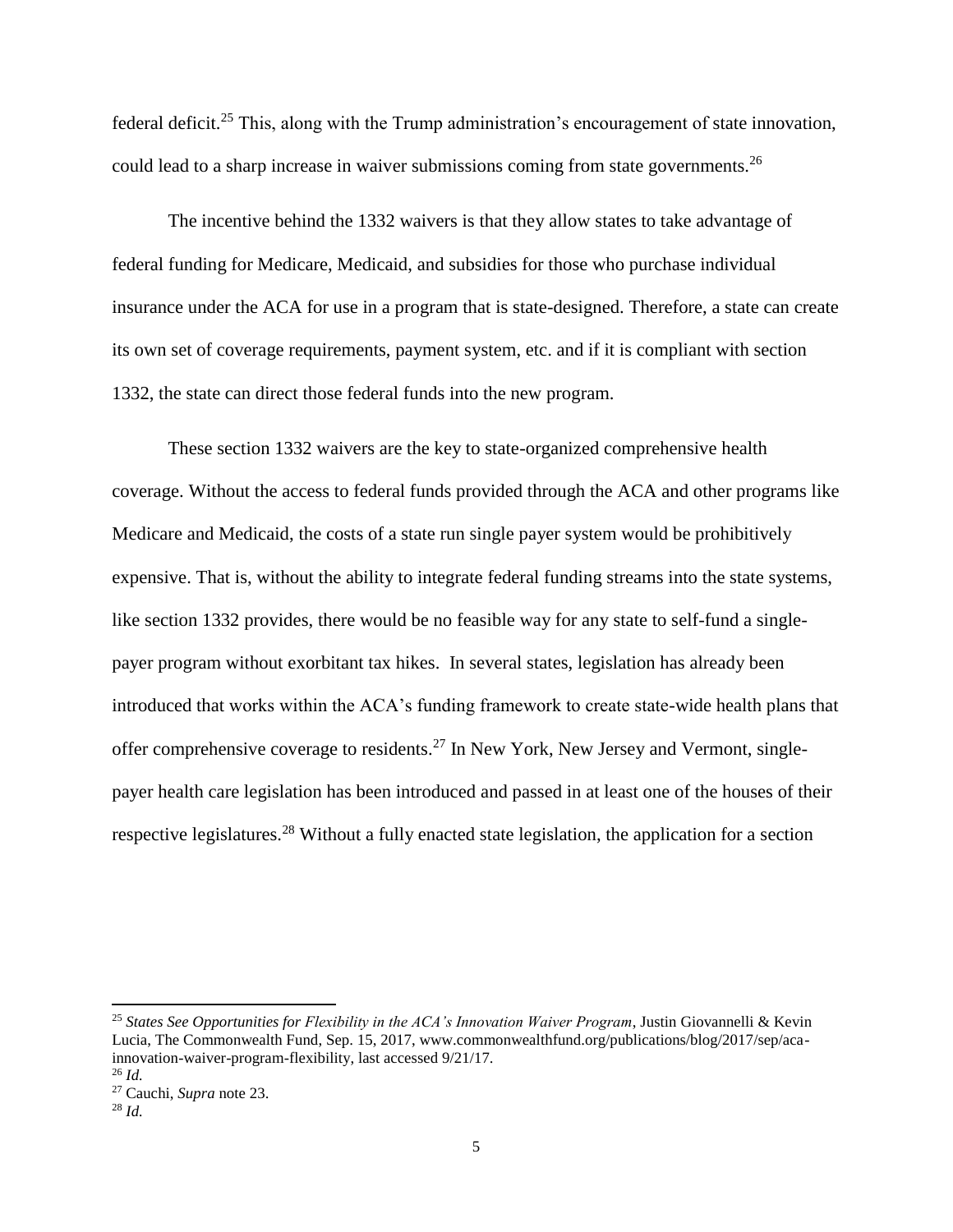1332 waiver will not be processed.<sup>29</sup> As of this writing, no state has submitted a single payer health care plan to the Secretary of Health and Human Services (HHS) for waiver approval.

Procedurally, the process is straightforward. It begins when states apply to the Department of Health and Human Services for a waiver of certain subsections of the ACA.<sup>30</sup> These applications must contain a copy of and a comprehensive description of the enacted state legislation, a plan for meeting the requirements of section 1332, a list of the sections of the ACA that the State seeks to waive, and all analyses, actuarial certifications, data, coverage targets, and other information in order to provide the Secretary with the necessary data to make a determination on the waiver.<sup>31</sup> Once the application is deemed complete, there is then a mandatory public notice and comment period.<sup>32</sup> The key first step to making use of the waiver program is the submission of state legislation, and that's where any analysis must begin, and that's where this paper will focus.<sup>33</sup>

Any legislation that seeks to make use of the waivers must meet the requirements of section 1332(b).<sup>34</sup> The comprehensive coverage requirement mandates that the proposed plan would be at least as comprehensive in its coverage as the defined in section 1302(b) of the ACA.<sup>35</sup> The affordability requirement requires the plan to provide coverage and cost-sharing protections against excessive out-of-pocket spending that are at least as affordable as the ACA.<sup>36</sup> The scope of coverage requirement mandates that the plan provide coverage to a comparable

<sup>&</sup>lt;sup>29</sup> Application, Review, and Reporting Process for Waivers for State Innovation, 76 Fed. Reg. 11,701, 11,701-11702 (Feb. 27, 2012) (to be codified at 45 CFR pt. 155).

<sup>30</sup> *Id.* at 11,701.

<sup>31</sup> *Id.* at 11,702.

<sup>32</sup> *Id.*

<sup>33</sup> *Id.* at 11,701.

<sup>34</sup> Application, Review, and Reporting Process for Waivers for State Innovation, 76 Fed. Reg. at 11,702.

<sup>35</sup> *Id.* Section 1302(b) defines and lists "essential health benefits" for the purposes of coverage under Title I of the ACA.

<sup>36</sup> *Id.*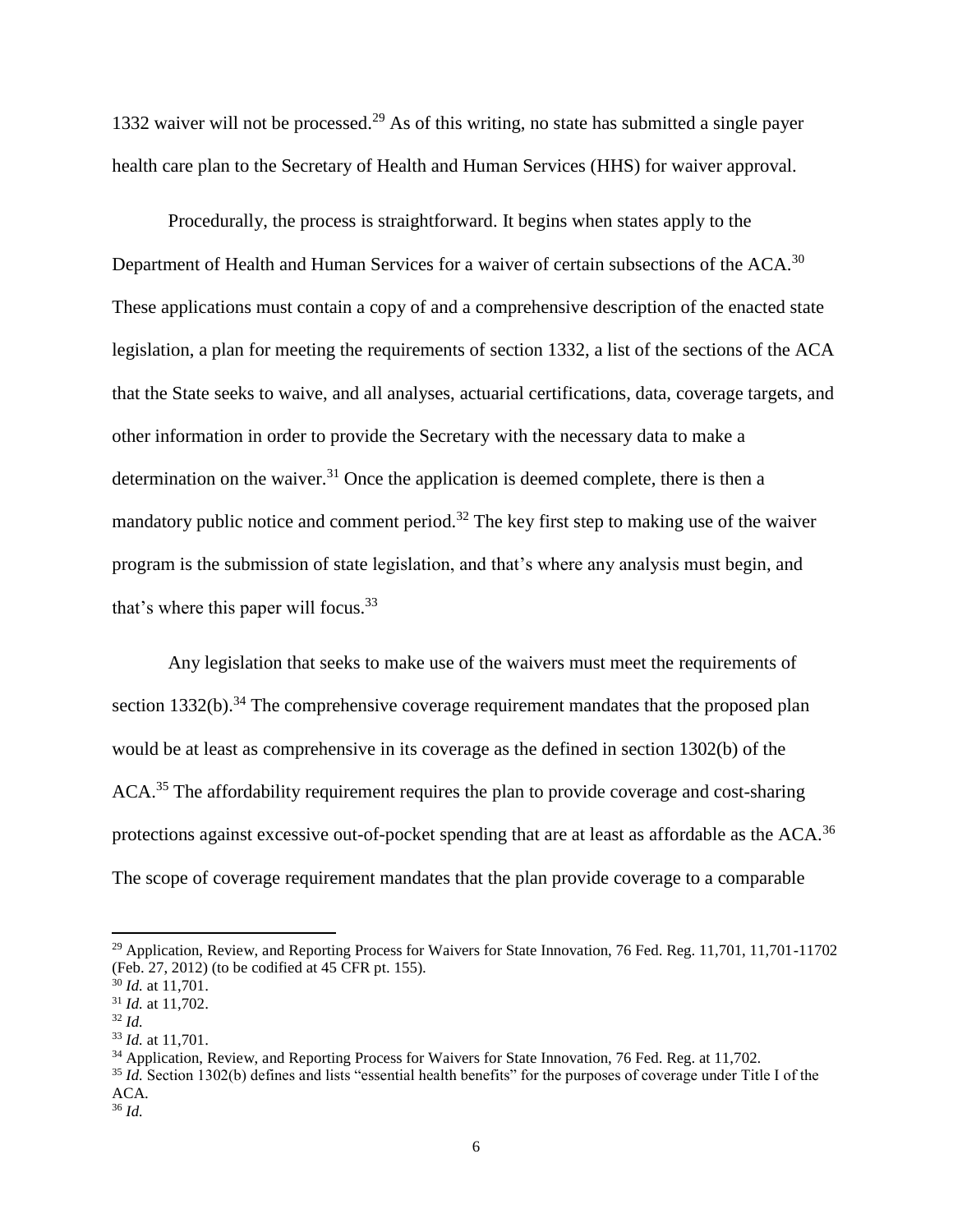number of state residents as under the  $ACA$ <sup>37</sup>. The federal deficit requirement forbids any plan from increasing the federal deficit.<sup>38</sup> The legislation itself, combined with supporting actuarial, economic, and demographic evidence contained in each state's application, is considered by HHS when analyzing section 1332 waivers.<sup>39</sup>

### **Part III: The Legislation**

Justice Brandeis once described the states of the union as the "laboratories of democracy…[able to] try novel social and economic experiments without risk to the rest of the country."<sup>40</sup> In the push for state-based healthcare reform, this is a truism.

In April of 2006 the Commonwealth of Massachusetts enacted far-reaching health care reforms.<sup>41</sup> The basic premise was a coverage requirement that would be enforced through state tax returns.<sup>42</sup> Prior to the act, the state had begun requiring guarantee issue, whereby insurers have to issue to plans to eligible applicant regardless of health statue, and community rating.<sup>43</sup> As part of the health reform, the state created the *Commonwealth Health Insurance Connector*, through which residents can access both subsidized and non-subsidized health insurance. If this sounds familiar that is not an accident.<sup>44</sup> Much of the basic structure of the ACA was based on the successful portions of the Massachusetts health reform.<sup>45</sup> It serves as an example for how state-created health reform can be exported and expanded nationwide.

<sup>37</sup> *Id.*

<sup>38</sup> *Id.*

<sup>39</sup> *Id.*

<sup>40</sup> *New State Ice Co. v. Liebmann*, 285 U.S. 262, 387 (1932).

<sup>41</sup> *Massachusetts Health Care Reform: Six Years Later*, KAISER FAMILY FOUNDATION, May 2012, https://kaiserfamilyfoundation.files.wordpress.com/2013/01/8311.pdf, last accessed 4/24/2018. <sup>42</sup> *Id.*

<sup>43</sup> *Id.*

<sup>44</sup> *Id.*

<sup>45</sup> *Id.*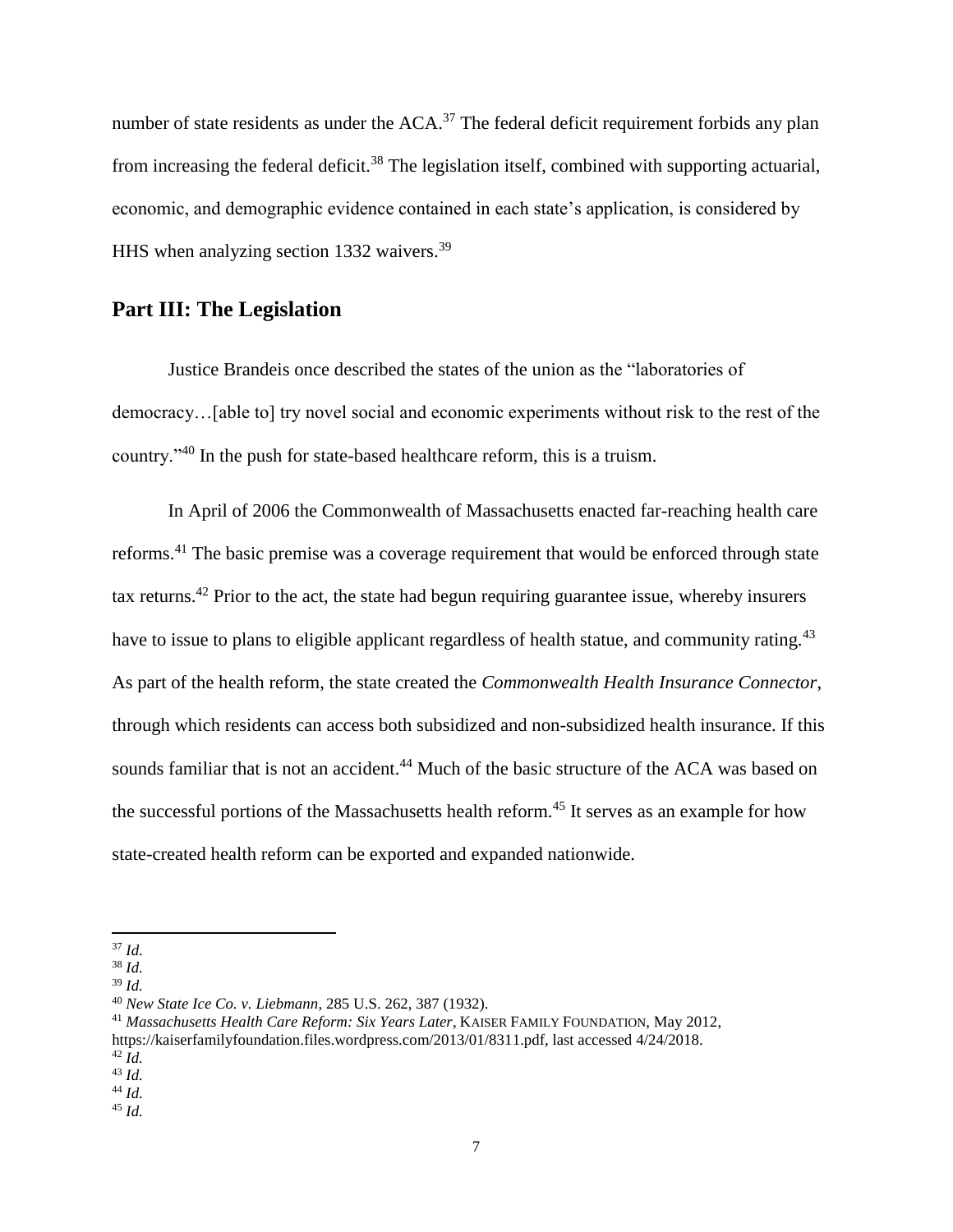Although the possibility of a true, single payer system nation-wide remains distant, lawmakers in New York, California, and Vermont have opened the doors of their respective legislative laboratories to the prospect.

The three bills share essential elements that, taken together, point to a future of healthcare that runs on a single payer model. The first common element is the streamlining of health insurance delivery through one, state-run agency.<sup>46</sup> This applies to both the receipt of funds and reimbursement to providers.<sup>47</sup> This is the essence of single payer – the channeling of all funds through one centralized administration. The second commonality is a stated goal to provide health insurance to all residents of the state, essentially providing comprehensive health insurance for all.<sup>48</sup> The third important commonality, and one that will be essential for any of these programs to succeed, is that each program will seek a section 1332 waiver allowing the state to reroute all federal funds through the single payer model.<sup>49</sup>

Both the New York Health Act and the Healthy California Act would eliminate cost sharing by enrollees.<sup>50</sup> That is, the plan doesn't charge enrollees any co-pay or deductible.<sup>51</sup> This is an extraordinary provision in each of these bills. The effects of this have been projected to increase utilization and eliminate out-of-pocket expenses.<sup>52</sup> Importantly, it removes the financial

<sup>46</sup> A4738, Assemb. Reg. 2017-2018 Sess., Art. 51 §§ 5101-5102 (N.Y. 2017); S.B. 562, Leg., 2017-2018 Reg. Sess. § 2(2)(100610)(a) (Ca. 2017).

<sup>47</sup> A4738, Assemb. Reg. 2017-2018 Sess., Art. 51 §2(2) (N.Y. 2017); S.B. 562, Leg., 2017-2018 Reg. Sess. § 2(7)(3)(100657)(a-b) (Ca. 2017).

<sup>48</sup> A5062, Assemb. Reg. 238<sup>th</sup> Sess. 2014-2015 (N.Y. 2014), Memorandum in Support of Legislation (submitted in accordance with Assembly Rule III, § 1(f)); LEG. COUNSEL'S DIGEST, S.B. 562, Leg., 2017-2018 Reg. Sess. (Ca. 2017).

<sup>49</sup> A4738, Assemb. Reg. 2017-2018 Sess., (N.Y. 2017); S.B. 562, Leg., 2017-2018 Reg. Sess. § 2(7)(100650)(a) (Ca. 2017).

 $50$  A5062, Assemb. Reg. 238<sup>th</sup> Sess. 2014-2015 (N.Y. 2014), Memorandum in Support of Legislation (submitted in accordance with Assembly Rule III, § 1(f)); LEG. COUNSEL'S DIGEST, S.B. 562, Leg., 2017-2018 Reg. Sess. (Ca. 2017).

<sup>51</sup> *Id.*

<sup>52</sup> Gerald Friedman, *Economic Analysis of the New York Health Act* (Mar. 2015) (unpublished manuscript) (on file with the University of Massachusetts),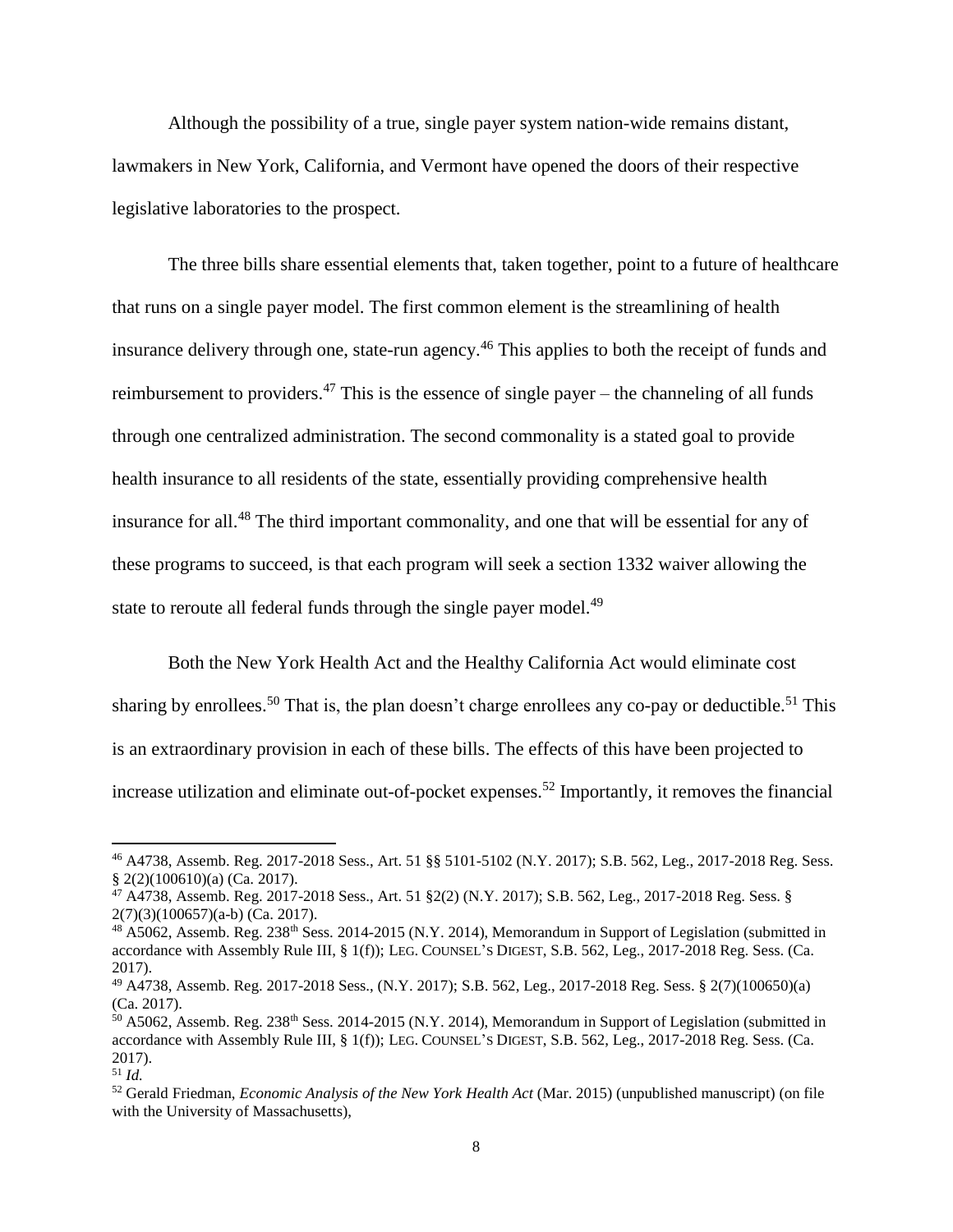barriers to healthcare experienced by low-income enrollees, alleviates the financial burdens on low-income families who spend far more proportionately on healthcare expenses than other groups, and, in the case of the New York Health Act, would tax all income, instead of putting outsized pressure on wages and salaries as a classic income tax would.<sup>53</sup> However, this provision is one of the principal drivers of increased costs in single-payer plans. How the states plan on recouping and providing for these costs varies, and the plans' success depends on balancing the financial realities of providing for healthcare, adequately paying providers, and not overburdening the states' population with an oppressive tax regime.

#### **New York**

 $\overline{\phantom{a}}$ 

The New York Health Act has been proposed in the New York State Assembly every year since 1992.<sup>54</sup> The Democrats who have controlled New York State Assembly have passed the act four separate times, with a recalcitrant senate acting as spoiler to Assemblyman Richard Gottfried's mission of bringing comprehensive health care coverage to New York.<sup>55</sup> Recently however, Governor Andrew Cuomo has signaled support for single payer healthcare, both at the state and federal level.<sup>56</sup> If the GOP loses its hold on the New York State Senate, the New York Health Act may find its way to the Governor's desk and into state law. The act, due perhaps in part to its many trips through the Assembly and several edits and versions, is the basis on which

https://d3n8a8pro7vhmx.cloudfront.net/pnhpnymetro/pages/89/attachments/original/1425994768/Friedman\_Fiscal\_ Study\_New\_York\_Health\_Act\_FINAL\_3-10-15\_925\_AM.pdf?1425994768, last accessed 11/7/2017. <sup>53</sup> *Id.*

<sup>54</sup> A5062, Assemb. Reg. 238<sup>th</sup> Sess. 2014-2015 (N.Y. 2014), Memorandum in Support of Legislation (submitted in accordance with Assembly Rule III, § 1(f)). This memorandum was included on a previous version of the bill. For the purposes of this note, all citations not otherwise noted will be to A4738, the most recent version to pass through the Assembly.

<sup>55</sup> Lisa Herndon, *Klein Pushed to Take Action on Health Care Bill*, The Riverdale Press, Sep. 22, 2017, riverdalepress.com/stories/klein-pushed-to-take-action-on-health-care-bill,63521, last accessed 9/22/17.

<sup>56</sup> Matthew Hamilton, *Cuomo Signals Support for Single-Payer Health Care*, Times Union, Sep. 18, 2017,

http://www.timesunion.com/7day-state/article/Cuomo-signals-support-for-single-payer-health-care-12206177.php, last accessed 11/7/2017.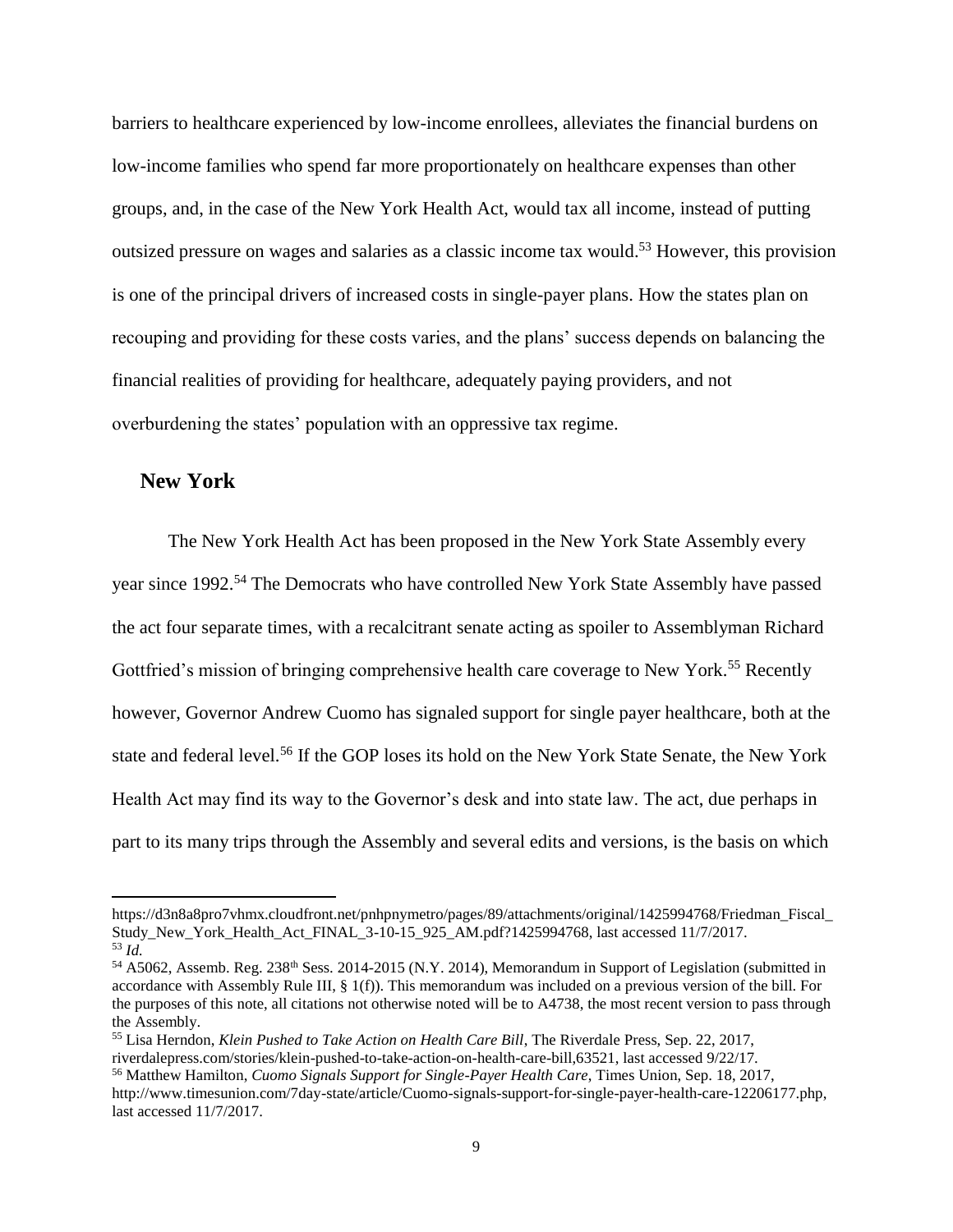other states are writing their own health legislation.<sup>57</sup> As such, it is useful to delve into the administrative structure, coverage requirements, financial scheme, and legislative animus of the bill to provide a lens through which other states' legislation may be viewed.

The stated purpose of the New York Health Act is to create a universal single payer health plan that provides comprehensive health coverage for all New Yorkers.<sup>58</sup> The New York State Assembly passed the most recent version of the bill in 2017.<sup>59</sup> The bill lays out the administrative and financial structure of the "New York Health" program – the state's single payer health care regime.<sup>60</sup> The plan would be funded through a New York Health Trust Fund that would serve as the clearing house for all funding sources and would be used solely to finance the program.<sup>61</sup> As legislation, the bill serves to amend public health law and state finance law in order to effect the establishment of New York Health.<sup>62</sup>

The administration of the plan is given over to a commissioner and a board of trustees.<sup>63</sup> The primary purpose of these officers is to ensure the establishment of New York Health and its continued operation under the law.<sup>64</sup> The board of trustees is comprised of twenty-six individuals appointed by the governor, and representative of health care providers, professionals, labor, and finance.<sup>65</sup> These stakeholders are tasked with implementing the provisions of the bill and have the power to both create and amend regulations in the execution of that duty.<sup>66</sup>

 $\overline{a}$ 

<sup>61</sup> *Id.*

<sup>64</sup> *Id.*

<sup>57</sup> Herndon, *supra* note 55.

<sup>58</sup> A5062, memorandum, *supra* note 24.

<sup>59</sup> A4738, Assemb. Reg. 2017-2018 Sess., (N.Y. 2017).

<sup>60</sup> *Id.*

<sup>62</sup> *Id.*

<sup>63</sup> A4738, Art. 51 §§ 5101-5102.

<sup>65</sup> *Id.,* at § 5102(2)(A-C). <sup>66</sup> *Id*., at § 5102(1).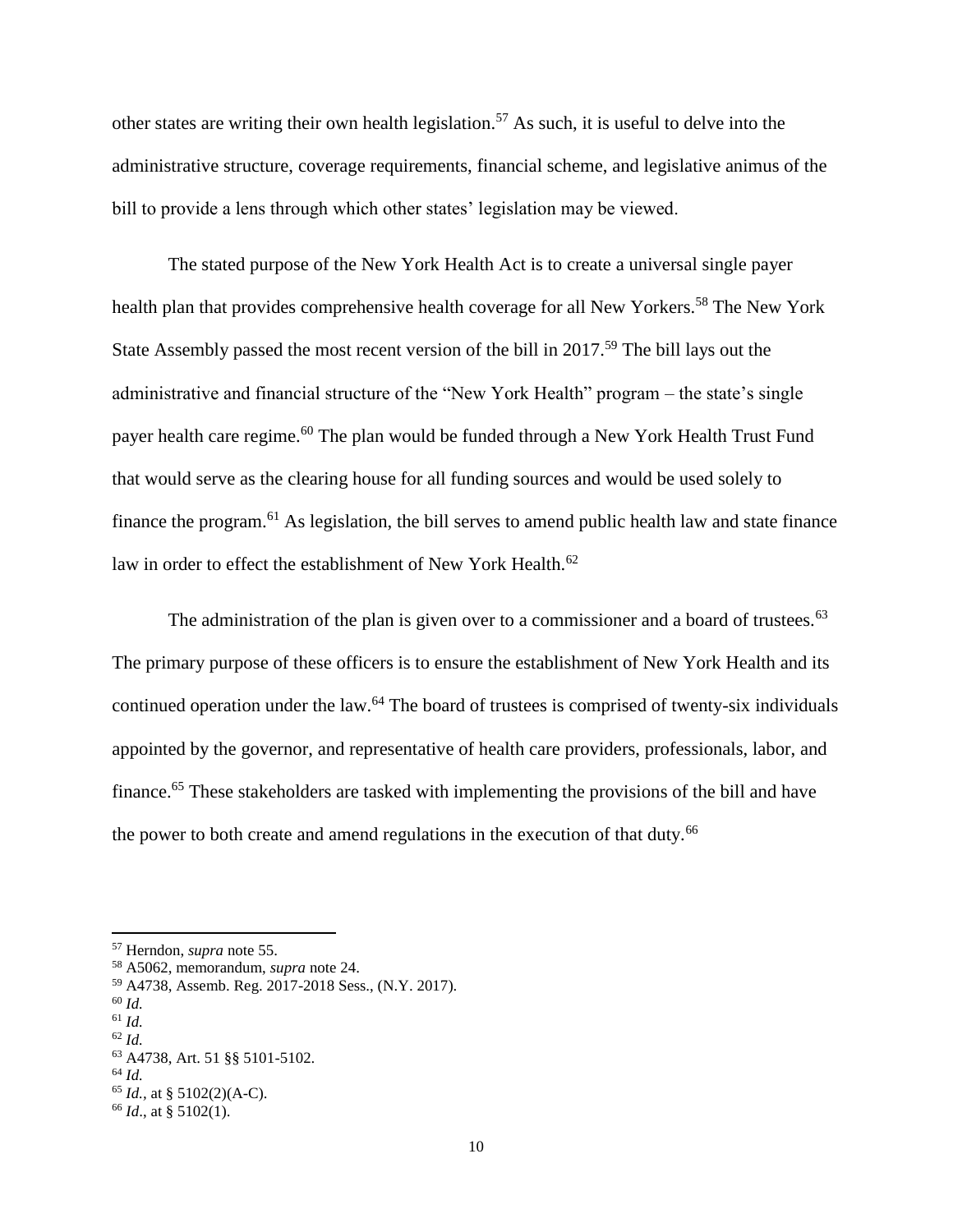The New York Health Act provides for universal health insurance coverage for New Yorkers.<sup>67</sup> Under the Act, every resident of the state is eligible and entitled to enroll as a member.<sup>68</sup> It mandates comprehensive health care services to all members.<sup>69</sup> This includes any service that would be covered under the Child Health Plus, Medicaid, or Medicare programs.<sup>70</sup> Further, the coverage would extend to prescription drugs, rehabilitative care, dental, vision, and other medical services mandated by section 1302(b) of the  $ACA$ <sup> $1$ </sup>. The law mandates that no member will be required to pay any "premium, deductible, co-payment, or co-insurance under the program."<sup>72</sup> Members are also free to choose from any participating provider.<sup>73</sup>

The New York Health Act provides for a true single payer program that is funded through a broad tax based on ability to pay, integrated with federal funding available through various federal programs.<sup>74</sup> The act aims to create a single trust fund through which all money will be funneled.<sup>75</sup> More specifically, the in-state revenue will be sourced from two "premiums," which amount to taxes.<sup>76</sup> The first is a graduated tax on payroll and self-employed income, which the act likens to the Medicare tax.<sup>77</sup> The second is a progressive tax on income not already subject to the first tax. The levels of these "premiums" will be tied to enrollment and the anticipated federal revenue available.<sup>78</sup> In support of the bill, proponents point to projected

<sup>70</sup> *Id.*

 $\overline{a}$ 

 $74$  *Id.* at § 2(2)

<sup>77</sup> *Id.* <sup>78</sup> *Id.*

<sup>67</sup> *Id.*, at Art. 1 § 1(2).

<sup>68</sup> *Id.*, at § 5103(1).

<sup>69</sup> A4738, Assemb. 2017-2018 Reg. Sess., Art. 51 § 5104(1) (N.Y. 2017).

<sup>71</sup> *Id.*

<sup>72</sup> *Id.* at § 5104(2)

<sup>&</sup>lt;sup>73</sup> *Id.* at § 5105(1)(B). Since the act also eliminates any other redundant insurance coverage in New York, it is a safe assumption that any qualified provider in New York would be considered a "participating" provider for the purposes of the act.

<sup>75</sup> *Id.*

<sup>76</sup> A4738, Assemb. 2017-2018 Reg. Sess., Art. 51 § 4(2) (N.Y. 2017).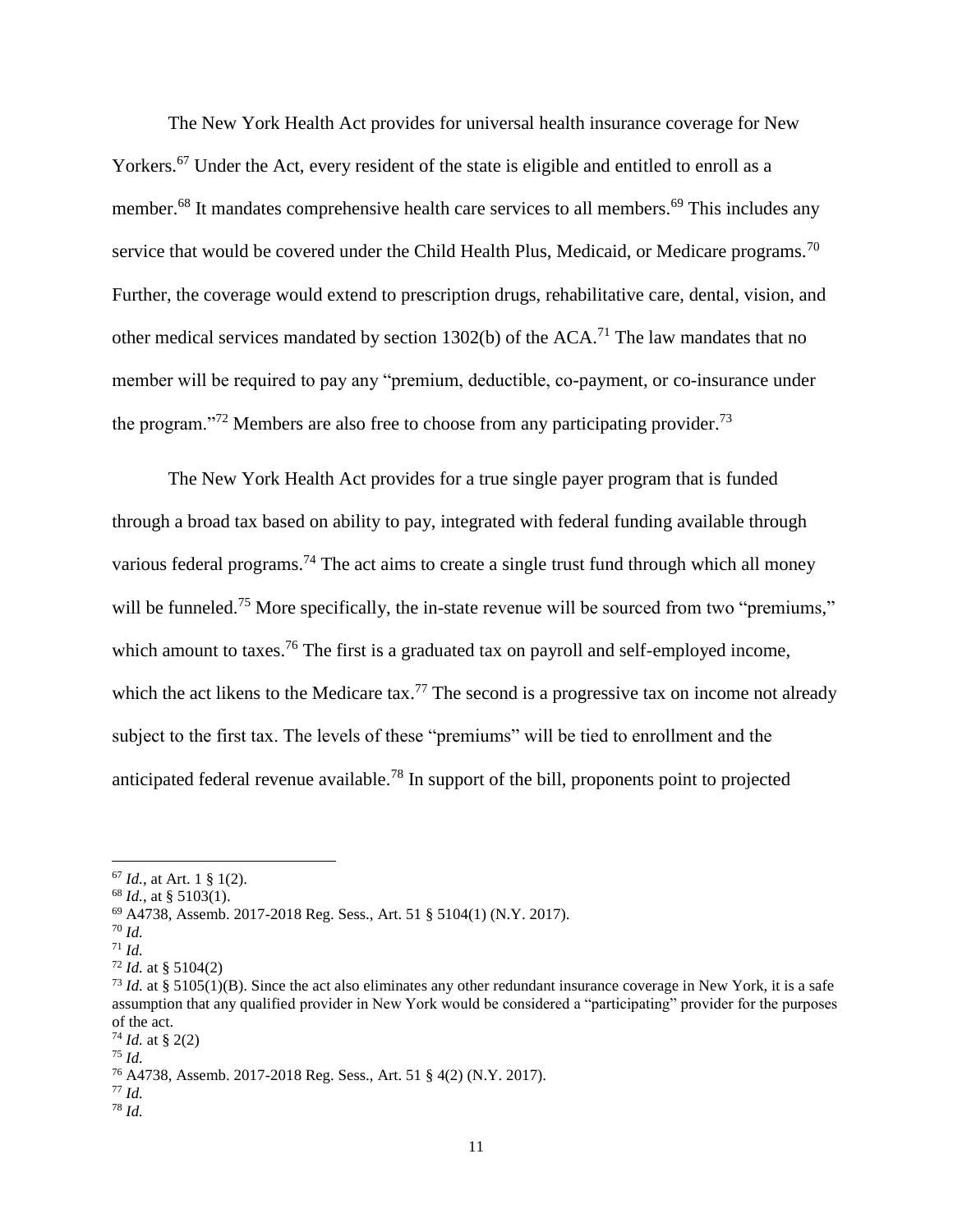savings through the elimination of inefficient administration costs associated with private insurance providers.<sup>79</sup> Additionally, the concentration of health insurance into the New York Health program will allow for enhanced bargaining power with pharmaceutical companies and providers.<sup>80</sup> A financial analysis of the plan projected that New Yorkers would "save \$45 billion in 2019 or nearly \$2200 per resident."<sup>81</sup>

Broadly, the act finds authority under the New York state constitution. Article XVII provides that "the protection and promotion of the health of the inhabitants of the state are matters of public concern and provision therefor shall be made by the state and by such of its subdivisions in such manner and by such means as the legislature shall from time to time determine." $82$  The language of the legislative intent is couched in broad, equitable terms. $83$  It is presented as a response to continued inadequate coverage despite the ACA, and premised on the assertion that "all residents of the state have a right to health care."<sup>84</sup> This is a theme that is woven throughout each of the states' single payer health care legislations.

The New York Health Act clearly meets the necessary benchmark for obtaining a section 1332 state innovation waiver. The bill provides for comprehensive health care coverage surpassing what is included in section 1302(b) of the ACA.<sup>85</sup> In terms of affordability, there is no greater protection against excessive out-of-pocket expenses than a single payer system that

 $\overline{a}$ 

<sup>84</sup> *Id.*

<sup>79</sup> Gerald Friedman, *Economic Analysis of the New York Health Act* (Mar. 2015) (unpublished manuscript) (on file with the University of Massachusetts),

https://d3n8a8pro7vhmx.cloudfront.net/pnhpnymetro/pages/89/attachments/original/1425994768/Friedman\_Fiscal\_ Study\_New\_York\_Health\_Act\_FINAL\_3-10-15\_925\_AM.pdf?1425994768, last accessed 11/7/2017. <sup>80</sup> *Id.*

<sup>81</sup> *Id.*

<sup>82</sup> N.Y.S. Const. Art. XVII.

<sup>83</sup> A4738, Assemb. 2017-2018 Reg. Sess., Art. 51 § 2(1) (N.Y. 2017).

<sup>85</sup> *Id.* at § 5104(1).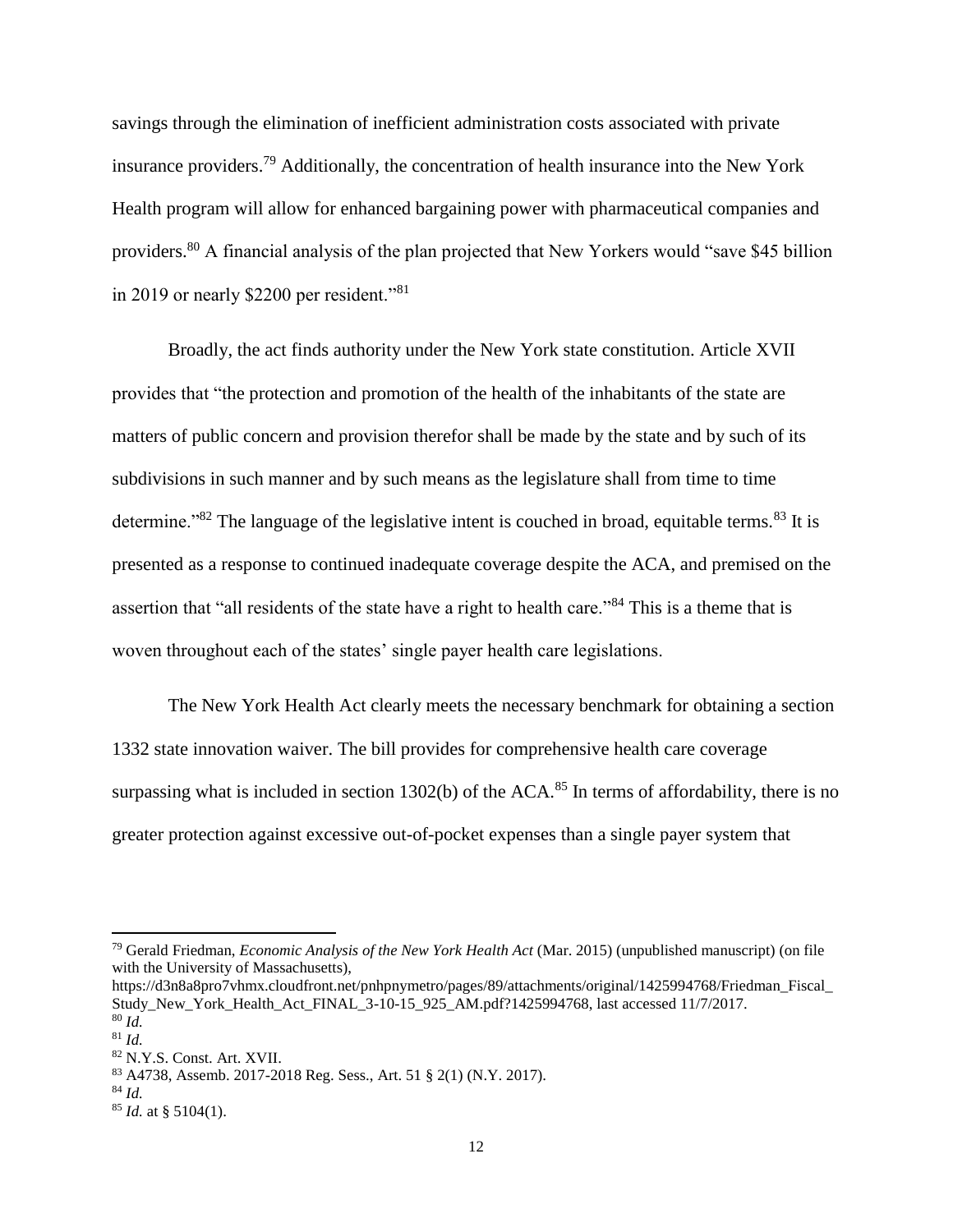includes no co-payments or deductibles.<sup>86</sup> While the "premiums" used to help fund the program will increase the tax burden on citizens, evidence points to an overall decrease in healthcare expenditures by members. $87$  The coverage extends to all residents of New York, expanding the covered population from what the ACA mandated.<sup>88</sup> Finally, the act only seeks to use the Federal money already available through the ACA and other Federal programs by utilizing the section 1332 waiver.<sup>89</sup> The amount of funding would not increase, as the money would have been coming to in-state patients anyway, merely the path that those federal funds took to the market.

#### **California**

Amidst the GOP's efforts during the summer of 2017 to repeal and replace the ACA, the California State Senate passed SB-562, The Healthy California Act.<sup>90</sup> In a contentious move, the Speaker of the State Assembly Anthony Rendon shelved the bill, calling it "woefully incomplete."<sup>91</sup> While the Assembly holds hearings to focus on improving access to health care in California, proponents of SB-562 are pushing for its introduction to the floor of the legislative body.<sup>92</sup> The bill already has outspoken support among potential Democratic candidates for California's 2018 gubernatorial elections.<sup>93</sup> Were Speaker Rendon to allow the legislative

l

<sup>86</sup> *Id.* at § 5104(2).

<sup>87</sup> Friedman, *supra* note 79.

<sup>88</sup> A4738, Assemb, 2017-2018 Reg. Sess., Art. 1 § 1(2).

<sup>89</sup> *Id*. at § 5109.

<sup>90</sup> Alexei Koseff, *Universal Health Care Debate Returns to California Capitol*, Sacramento Bee, Oct. 23, 2017, SACBEE.COM, http://www.sacbee.com/news/politics-government/capitol-alert/article180305861.html, last accessed 11/8/17.

<sup>91</sup> *Id.*

<sup>92</sup> *Id.*

<sup>93</sup> Ben Deci, *Health Care is Hot Topic at Gubernatorial Debate*, FOX 40, Oct. 22, 2017,

http://fox40.com/2017/10/22/health-care-is-hot-topic-at-gubernatorial-debate/, last accessed 11/8/2017.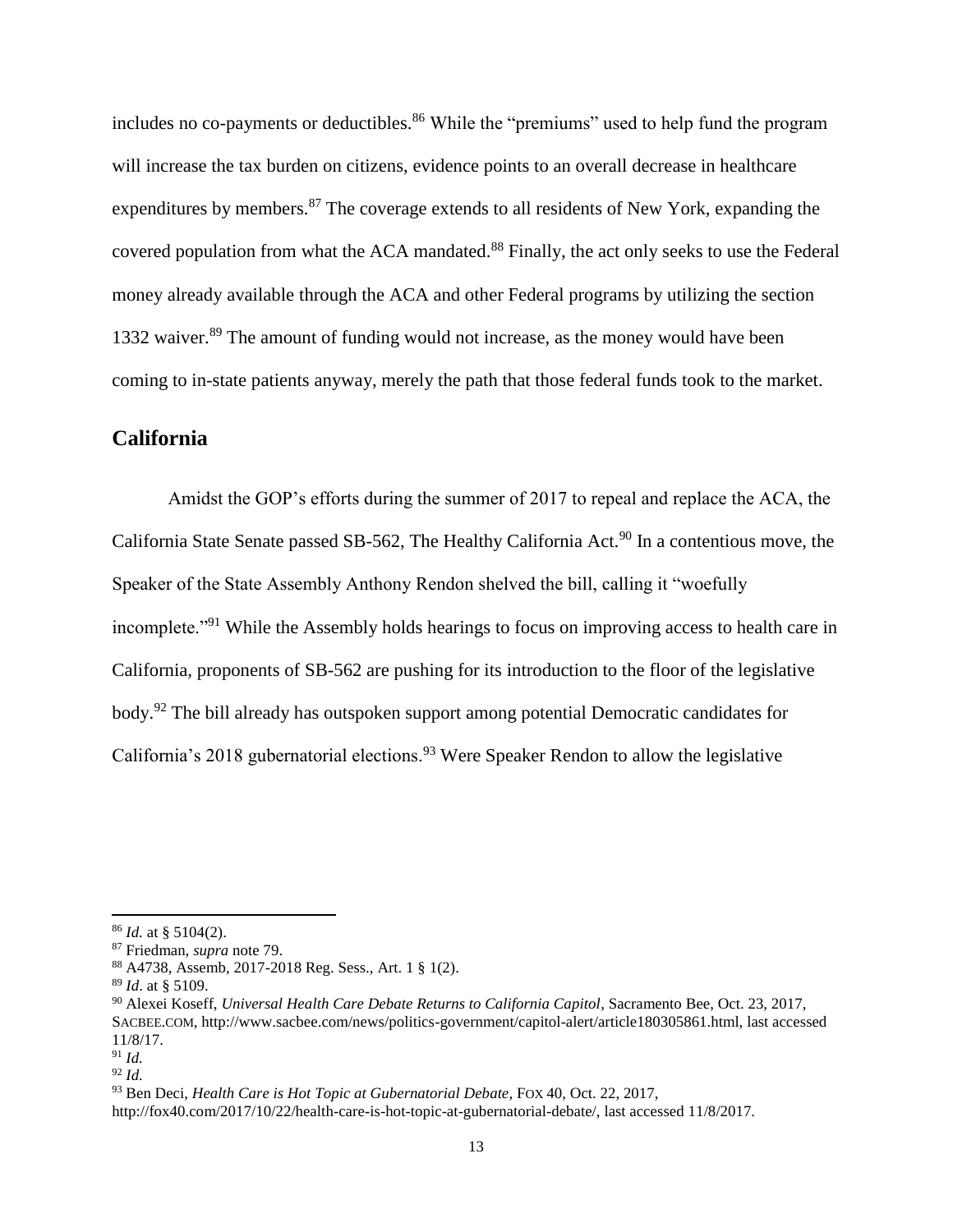process to proceed, strong support among California progressives could see the Healthy California Act passed into law.<sup>94</sup>

Sponsored by Senators Ricardo Lara and Toni Atkins, the bill seeks to create the Healthy California program to comprehensive, universal, single payer health care coverage to all residents of the state.<sup>95</sup> The Healthy California program precludes any other carrier from offering redundant coverage within the state.<sup>96</sup> Facially, the Healthy California Act hews closely to its New York counterpart in terms of administrative and financial structure. The bill would create the "Healthy California" program as the single payer insurance provider for the state of California.<sup>97</sup> All funds would be funneled through the Healthy California Trust Fund and medical providers paid out of this same trust.<sup>98</sup>

The administration of the program is delegated to the Healthy California Board.<sup>99</sup> The Board is governed by an executive board that consists of nine members, appointed by the Governor, Senate Committee on Rules, and the Speaker of the Assembly.<sup>100</sup> All of which must have demonstrated expertise in health care and at least having one representative each from registered nurses, the general public, labor, and medical providers.<sup>101</sup> The board under the Healthy California Act has broad administrative powers to effectuate the Healthy California program.<sup>102</sup>

l

<sup>&</sup>lt;sup>94</sup> New Poll: 70% of Californians Support CA Medicare for All Bill, CALIFORNIA NURSES ASS., NATIONAL NURSES UNITED, May 31, 2017, http://www.nationalnursesunited.org/press/new-poll-aeu-70-californians-support-camedicare-all-bill.

<sup>95</sup> LEG. COUNSEL'S DIGEST, S.B. 562, Leg., 2017-2018 Reg. Sess. (Ca. 2017).

 $96$  S.B. 562, Leg., 2017-2018 Reg. Sess. § 2(2)(100612)(g) (Ca. 2017).

 $^{97}$  *Id.* at § 2(2)(100610)(a).

<sup>98</sup> *Id.* at § 2(7)(2)(100655)(a).

<sup>99</sup> *Id.* at § 2(2)(100610)(a).

<sup>100</sup> *Id.*

<sup>101</sup> S.B. 562, Leg., 2017-2018 Reg. Sess. § 2(2)(100610)(c)(A-B).

<sup>102</sup> *Id.* at § 2(2)(100612)(a).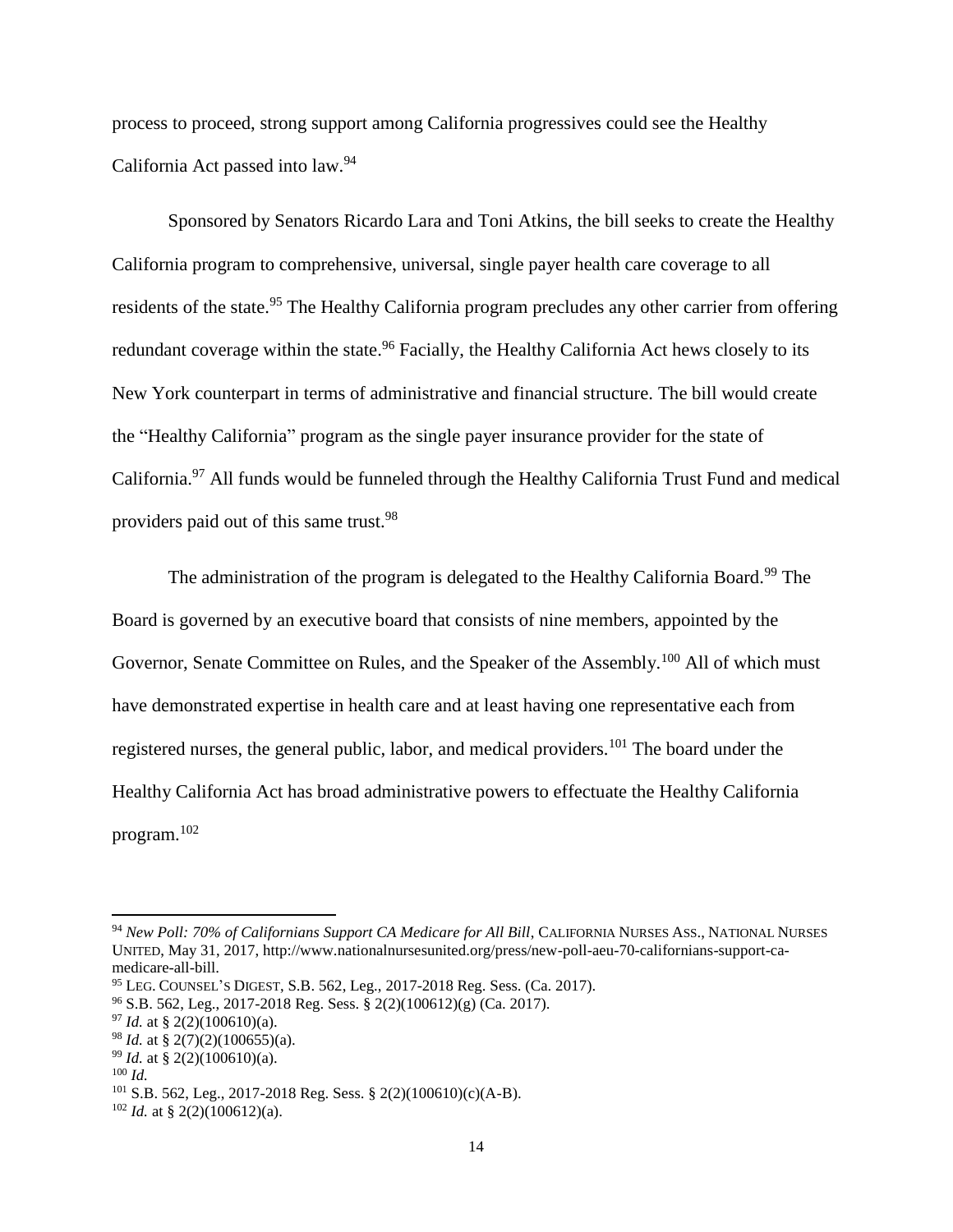The Healthy California Act covers "all medical care determined to be medically appropriate by the member's health care provider."<sup>103</sup> The list of covered medical care under the Healthy California Act includes all essential health benefits as defined by section 1302(b) of the ACA, all services otherwise covered under Medicaid and Medicare, and includes a long list of explicitly mandated coverages.<sup>104</sup> The act goes further to enumerate many therapeutic treatments and explicitly leaves the door open for further development of the mandated covered benefits.<sup>105</sup> Every resident of the state of California is eligible and entitled to enroll as a member under the program, and no member is required to pay any fee, premium, copayment, or deductible in relation to medical services or program enrollment.<sup>106</sup>

The funding structure of the Healthy California Act is not developed within the text of the bill. While the bill does provide for the application to "all federal waivers" in order to utilize federal moneys for the plan, there is no plan for generating income in-state.<sup>107</sup> Rather there is an expression of intent on the part of the Legislature to "develop a revenue plan…" and ensure that money is placed within the Healthy California Trust Fund.<sup>108</sup> Like the New York Health Act, the immense bargaining power of a state based single payer program would likely allow for favorable negotiations with pharmaceutical companies, health systems, and other medical providers, thus keeping costs down. The California Senate Appropriations Committee estimated the cost of the program at \$400 billion, with \$200 billion of that expected to come from the "revenue plan" that has yet to be developed.<sup>109</sup> This punts the issue and leaves the creation of the

<sup>103</sup> *Id.* at § 2(4)(100630)(a) (CA. 2017).

<sup>&</sup>lt;sup>104</sup> *Id.* at § 2(4)(100630)(b)(1-34).

<sup>105</sup> *Id.* Acupuncture is a mandated health benefit, at (b)(23).

<sup>&</sup>lt;sup>106</sup> *Id.* at § 2(3)(100620)(a)(b)(1-2).

<sup>107</sup> S.B. 562, Leg., 2017-2018 Reg. Sess. § 2(7)(100650)(a) (Ca. 2017).

<sup>&</sup>lt;sup>108</sup> *Id.* at § 2(7)(3)(100657)(a-b).

<sup>109</sup> S. COMM. ON APPROPRIATIONS, S.B. 562, 2017-2018 Reg. Sess. (Ca. 2017).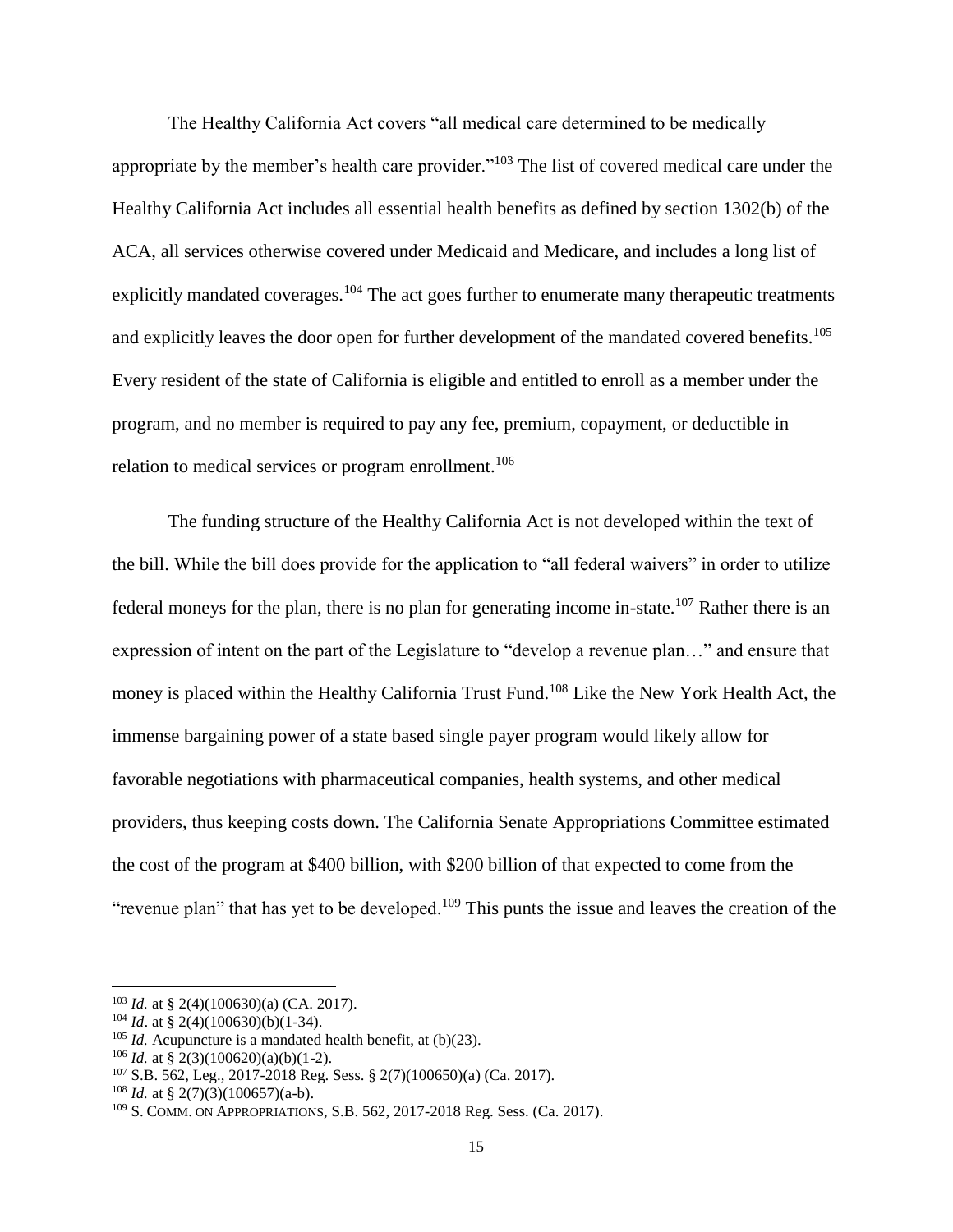funding scheme to the political process.<sup>110</sup> Because the establishment of in-state funding sources is left to the future, there is the very real possibility that, despite the passage of the bill, the Healthy California program never gets off the ground.<sup>111</sup>

There has been some scholarly research completed on the financial implications of the Healthy California Act, and proposals for how the state could generate enough income to establish the plan.<sup>112</sup> In a paper published by the University of Massachusetts' Political Economy Research Institute, savings under the plan are found in administration, pharmaceutical pricing, fee structures for service providers, and elimination of inefficiencies associated with the current service structure amount to a net savings of 10 percent over the existing system.<sup>113</sup> Furthermore, the paper suggests a duo of taxes on business receipts and sales.<sup>114</sup> On average, the average California family will see savings of 2.6-9.1 percent of income.<sup>115</sup> While the Pollin report shows significant upside to the Healthy California program, no mention of this is made within the act or its legislative materials.

The Healthy California Act, as it stands today, fails to meet the benchmark requirements for section 1332 waivers due to its lack of certainty around funding sources. Clearly, the bill meets and surpasses the coverage requirements as articulated by section  $1302(b)$ .<sup>116</sup> The bill also ensures that members to Healthy California would not be subject to any excessive out of pocket costs, at least in terms of direct payments to providers.<sup>117</sup> The plan offers coverage to all

<sup>110</sup> S.B. 562 Leg., 2017-2018 Reg. Sess. § 2(9)(100670)(a).

<sup>111</sup> *Id.*

<sup>112</sup> POLLIN ET AL., ECONOMIC ANALYSIS OF THE HEALTHY CALIFORNIA SINGLE-PAYER HEALTH CARE PROPOSAL (SB-562), 2-3, POLITICAL ECONOMY RESEARCH INSTITUTE, UNIVERSITY OF MASSACHUSETTS AMHERST, (2017) (hereinafter the "Pollin report").

 $^{113}$  *Id.* 

<sup>114</sup> *Id.* at 3.

<sup>115</sup> *Id.* at 4.

<sup>116</sup> S.B. 562, Leg., 2017-2018 Reg. Sess. § 2(4)(100630)(a-b) (Ca. 2017).

<sup>&</sup>lt;sup>117</sup> *Id.* at § 2(3)(100620)(a)(b)(1-2).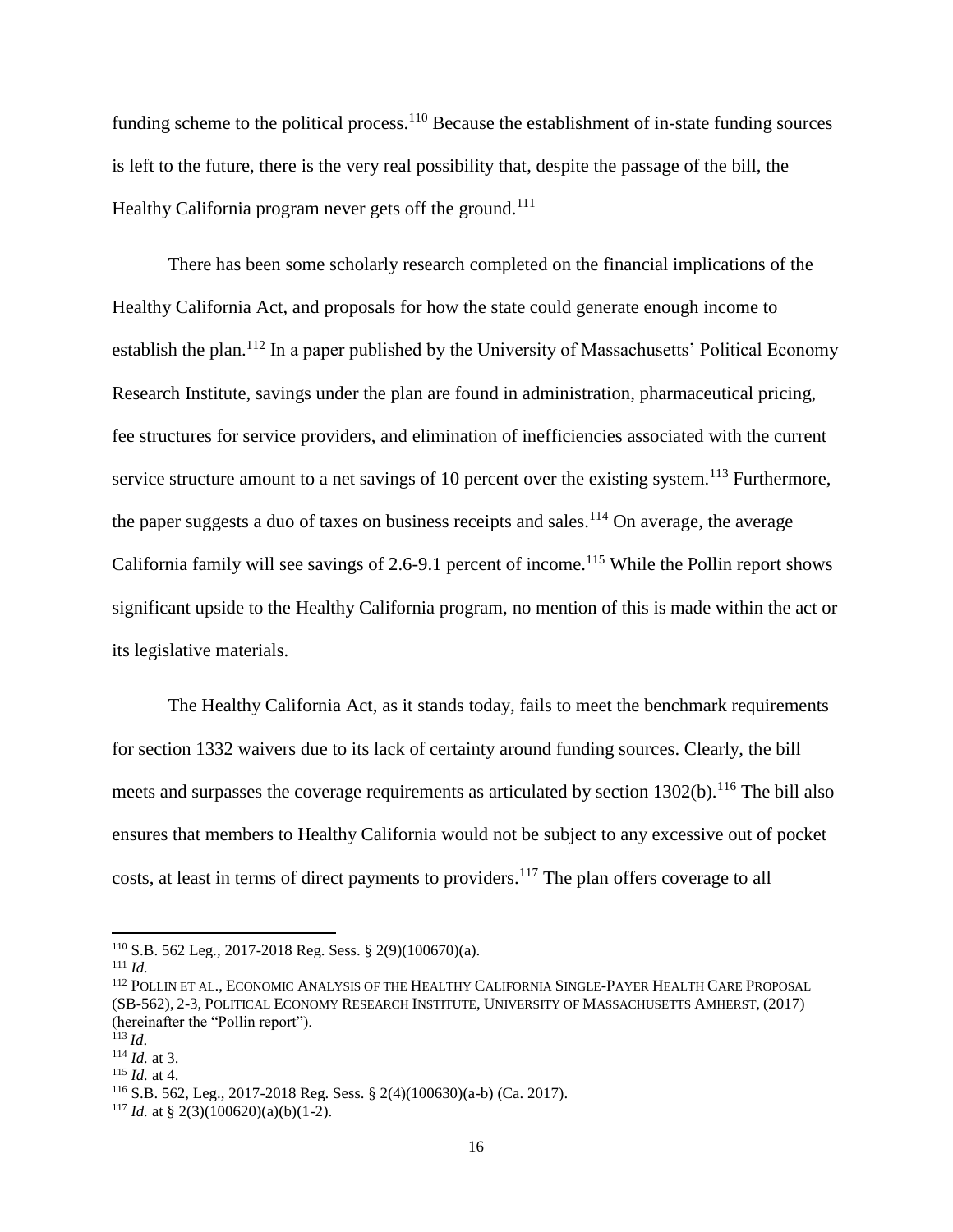residents of California, thus meeting the scope of coverage requirement as well.<sup>118</sup> Where the bill falls short is the Federal deficit question. There is little in the bill to assuage the fears of creeping costs. This is because if the plan is going to pool all federal funding with in-state funding streams, the plan still must cover all residents up to the standards of the ACA, Medicaid, Medicare etc. If the funding of the additional coverage is uncertain, then there is a significant risk that federal funds will make their way to covering residents outside the intent of that federal program. If California legislators could include within their plan elements from the Pollin report, it would go a long way to grounding the funding structure of the Healthy California Act in terms more palatable to HHS. The bill, if passed as is, would not likely be deemed "complete" for the purposes of section 1332 waivers.

#### **Vermont: The Cautionary Tale of Green Mountain Care**

The experience of Vermont's Green Mountain Care serves as a valuable lesson for state governments. Passed amidst much fanfare and with the overwhelming support of legislators and residents in Vermont, financial uncertainty and political complications have since stalled the program indefinitely.<sup>119</sup> The text of the legislation is similar is tone and intent to the Healthy California Act and the New York Health Act.<sup>120</sup> The legislation was supported by similar groups, health care professionals, progressives, and human rights advocates.<sup>121</sup> The law even also sought

 $\overline{\phantom{a}}$ <sup>118</sup> *Id.*

<sup>119</sup> John E. McDonough, *The Demise of Vermont's Single-Payer Plan*, 372 NEW ENG. J. MED. 1584, 1584 (2015). <sup>120</sup> H. 202, Leg., 2011-2012 Reg. Sess. § 1(a) (Vt. 2011); LEG. COUNSEL'S DIGEST, S.B. 562, Leg., 2017-2018 Reg. Sess. (Ca. 2017); A4738, Assemb. Reg. 2017-2018 Sess., Art. 1 § 1(2) (NY 2017) (stating the intent to create a fair, universal system of healthcare for all residents of the state).

<sup>121</sup> Joe VerValin, *The Rise and Fall of Vermont's Single Payer Plan*, CORNELL POLICY REV. (Jul. 13, 2017), http://www.cornellpolicyreview.com/rise-fall-vermonts-single-payer-plan/, last accessed 11/10/17.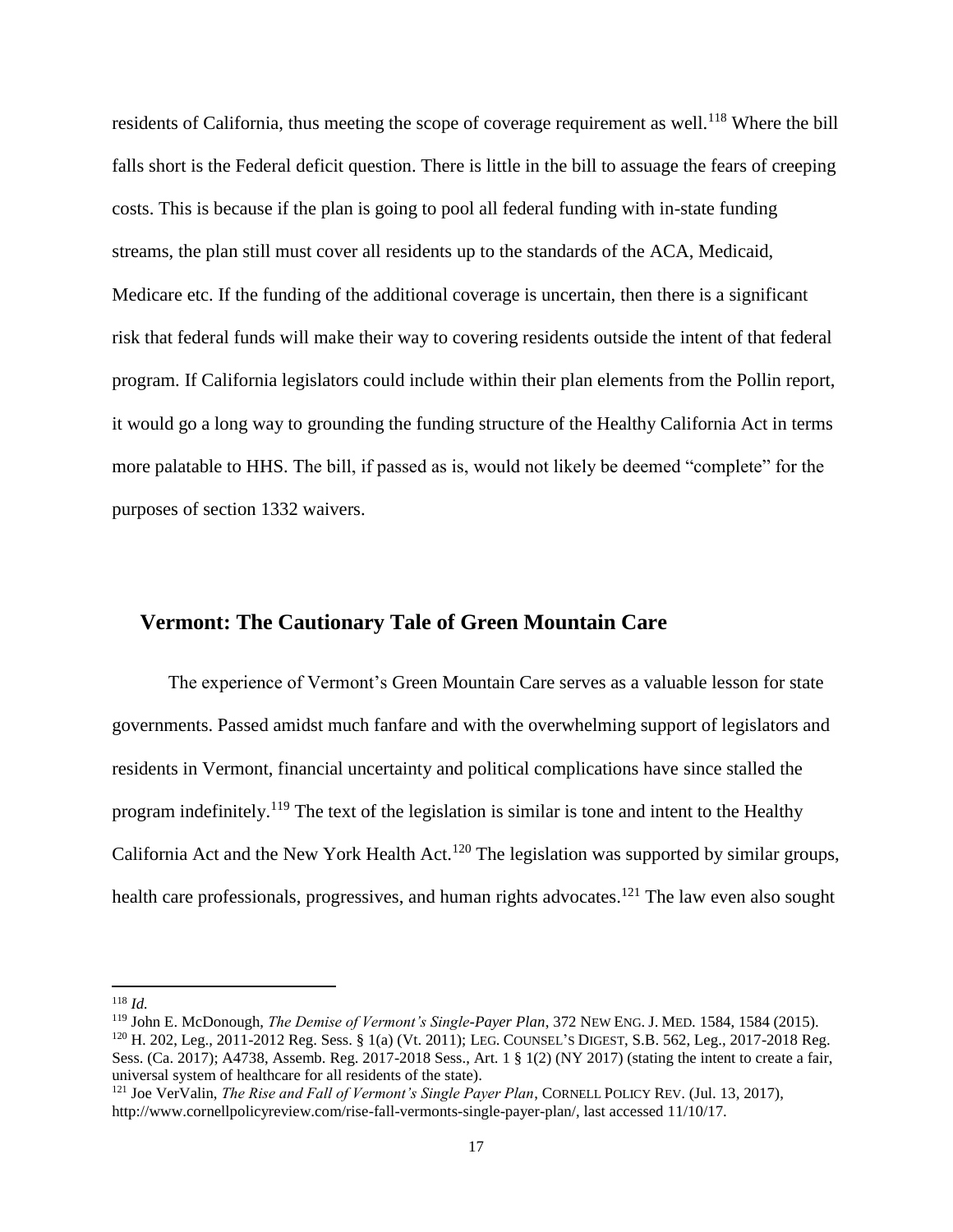to make use of the section 1332 waivers available through the ACA.<sup>122</sup> Where the law differs from the New York Health Act is Green Mountain Care's fatal ambiguities and vagueness – the same criticism leveled at the California Health Act.<sup>123</sup>

The story of Vermont's Green Mountain Care begins with the election of Democrat Peter Shumlin to the governor's office in  $2010$ .<sup>124</sup> Shumlin had run on a platform of bringing singlepayer health care to Vermont.<sup>125</sup> As a reaction to what proponents of single-payer saw as unacceptable compromises of the ACA, the Vermont state legislature passed Act 128 establishing a Health Care Reform Commission to design a path forward and towards universal health care for Vermonters.<sup>126</sup> The Commission hired Harvard health economist William Hsiao, who had previously aided the government of Taiwan in their transition to single-payer, to create a report detailing the administrative and financial contours of single-payer health care in Vermont.<sup>127</sup> Elements of this report would later be used by Governor Shumlin in his campaign to pass single payer legislation.<sup>128</sup> However, citing the political danger of explicitly detailing a financial plan in regards to the new healthcare system, the final version of the bill left that portion of the plan purposely vague.<sup>129</sup> The final version of the bill, Act 48, was signed into law in  $2011$ <sup>130</sup>

<sup>122</sup> H. 202, Leg., 2011-2012 Reg. Sess. § 2(a) (Vt. 2011).

<sup>123</sup> McDonough, at 1584; Koseff, *supra* note 65.

<sup>124</sup> Joe VerValin, *The Rise and Fall of Vermont's Single Payer Plan*, CORNELL POLICY REV. (Jul. 13, 2017), http://www.cornellpolicyreview.com/rise-fall-vermonts-single-payer-plan/, last accessed 11/10/17.  $^{125}$ *Id.* 

<sup>126</sup> *Id.*

<sup>127</sup> William C. Hsiao et al., *What Other States Can Learn From Vermont's Bold Experiment: Embracing a Single-Payer Health Care Financing System*, 30 Health Affairs 1232, 1233 (2011).

<sup>128</sup> Joe VerValin, *The Rise and Fall of Vermont's Single Payer Plan*, CORNELL POLICY REV. (Jul. 13, 2017), http://www.cornellpolicyreview.com/rise-fall-vermonts-single-payer-plan/, last accessed 11/10/17. <sup>129</sup> *Id.*

<sup>130</sup> H. 202, Leg., 2011-2012 Reg. Sess. (Vt. 2011).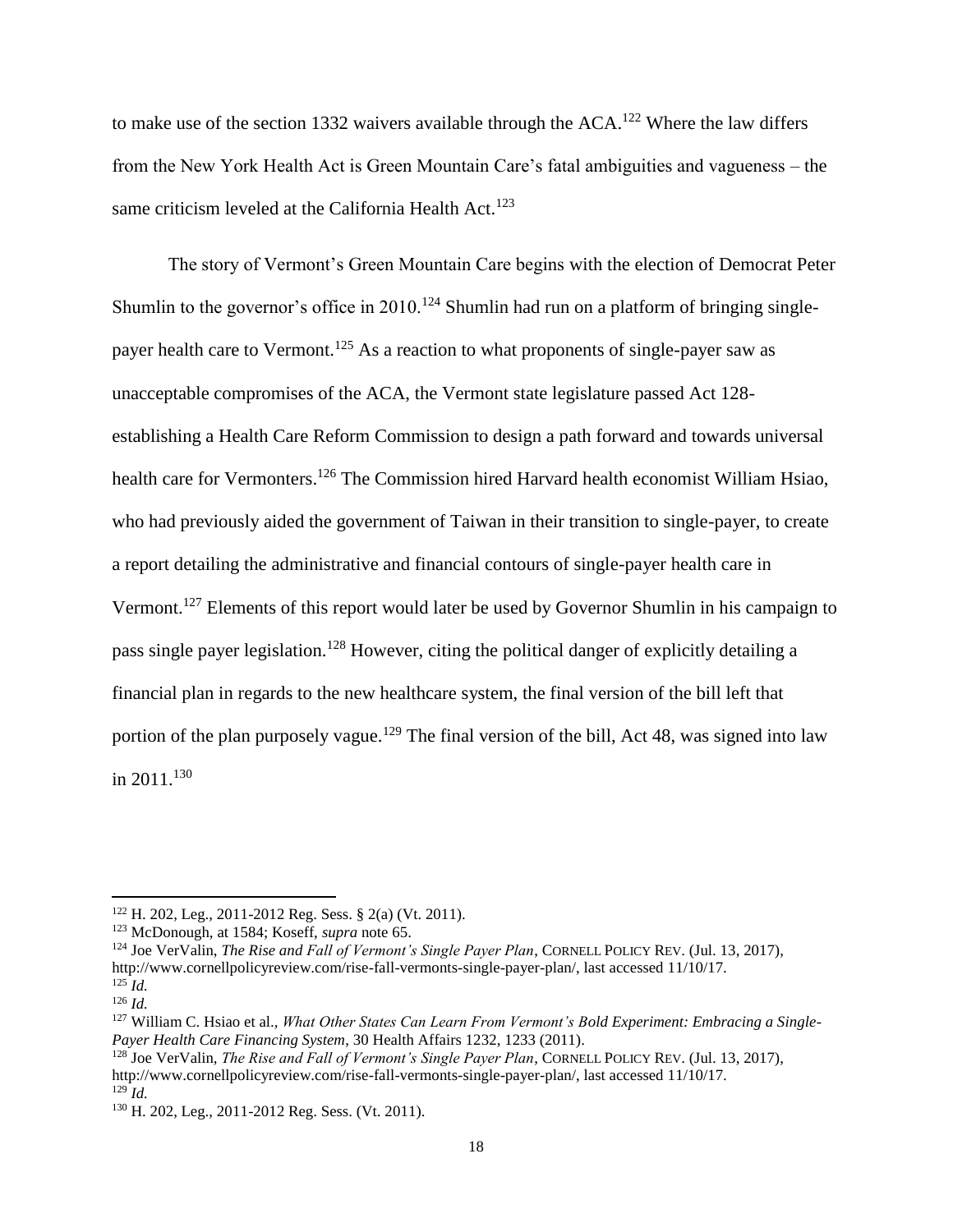The bill begins by demonstrating legislative intent to create "universal access and coverage for high-quality, medically necessary health services for all Vermonters."<sup>131</sup> In pursuit of this goal, the legislature created Green Mountain Care.<sup>132</sup> Just as the New York Health and Healthy California programs, Green Mountain Care would serve as the program through which health care reform was created and administered.<sup>133</sup> Rather than a true single-payer program, Green Mountain Care would offer some large employers the opportunity to opt out of the program.<sup>134</sup> Additionally, the plan was envisioned as a public-private single payer system, one of many plans available on the exchange marketplace created by the ACA.<sup>135</sup>

The design of the plan was provided to the Green Mountain Care Board. The Board is comprised of five members and tasked with overseeing the design of Green Mountain Care.<sup>136</sup> This included all negotiations surrounding the costs of healthcare, coverage, benefits, and premiums.<sup>137</sup> A separate nominating board is established that nominates Board members to be appointed by the governor with no specific requirements for the board's background, or qualifications.<sup>138</sup>

The law mandates a wide range of medical services to be covered by the plan.<sup>139</sup> All Vermont residents would be eligible for coverage.<sup>140</sup> It includes all "primary care, preventive

 $\overline{a}$ 

<sup>134</sup> Jessica Marcy, *Vermont Edges Toward Single Payer Health Care*, Kaiser Health News, Oct. 2, 2011, khn.org/new/Vermont-single-payer-health-care, last accessed 11/10/17.

<sup>137</sup> *Id.* at § 9375(b).

 $139$  *Id.* at § 1825(a)(1).

 $131$  *Id.* at sec. 1(a)(1).

<sup>132</sup> *Id.*

<sup>133</sup> *Id.*

<sup>135</sup> Hsaio, *supra* note 127, at 1235.

<sup>&</sup>lt;sup>136</sup> An Act Relating to a Universal and Unified Health System, H.202, Leg., 2011-2012 Reg. Sess. sec. 3 (Vt. 2011) (amending 18 V.S.A. ch. 220 § 9374(a)(1)).

<sup>&</sup>lt;sup>138</sup> *Id.* at § 9374. The absence of mandated health care professionals and other stakeholders is a lesson already learned by other state's legislation, the New York Health Act and Healthy California Act mandate that the governing board be sourced from these populations.

 $140$  *Id.* at sec. 1(a).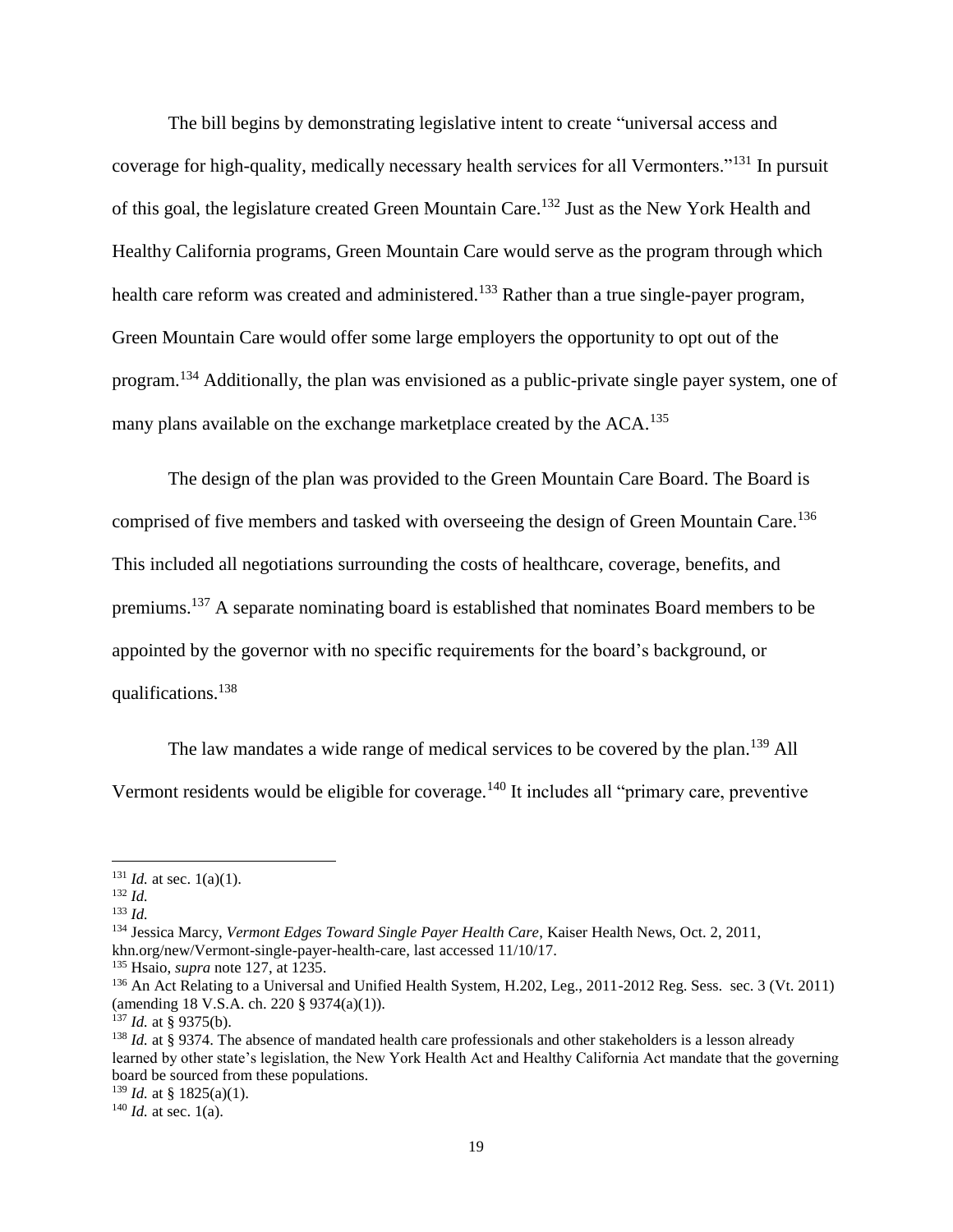care, chronic care, and hospital services" that would have been included in the earlier Catamount Health plan.<sup>141</sup> It also mandates that coverage is not limited by pre-existing conditions.<sup>142</sup> Coverage of dental, vision, hearing, and long-term care are left to the board's discretion whether to include in the plan or not.<sup>143</sup> The board under this scheme had both a mandate to provide comprehensive coverage and a vast amount of power over what "comprehensive" meant.

Unlike the New York Health Act or the Healthy California Act however, these would not be free for Vermont residents.<sup>144</sup> Instead, a cost-sharing scheme was put in place that closely mirrors the "platinum" levels of the ACA.<sup>145</sup> This means that members would be subject to outof-pocket expenses of around 13 percent of their medical expenses.<sup>146</sup> The rationale for this being that total coverage would result in a much more expensive program for the state to finance.<sup>147</sup> The Hsaio report specifically states that the total coverage of medical expenses was politically unpalatable to the business community while its exclusion from the law drew the ire of single payer advocates.<sup>148</sup>

As noted, the law left much of the funding structure to be determined by the board and legislature.<sup>149</sup> The Green Mountain Care Fund was to be the single source to finance the plan.<sup>150</sup> All money authorized by the general assembly, (any new taxes established to fund the plan), and,

<sup>&</sup>lt;sup>141</sup> *Id.* Catamount Health was an earlier reform initiative passed in Vermont in 2006, described as a "comprehensive insurance package." Catamount Health Insurance, Reg. H-2006-01 (Vt. Sep. 8, 2006).

<sup>&</sup>lt;sup>142</sup> *Id.* at § 1825(a)(4)(B).

<sup>&</sup>lt;sup>143</sup> An Act Relating to a Universal and Unified Health System, H.202, Leg., 2011-2012 Reg. Sess. sec. 3 (Vt. 2011) (amending 18 V.S.A. ch. 220 § 1825(a)(3)).

<sup>&</sup>lt;sup>144</sup> *Id.* at § 1825(a)(3).

<sup>145</sup> Hsaio, *supra* note 127, at 1235.

<sup>146</sup> *Id.*

<sup>147</sup> *Id.*

<sup>148</sup> *Id.*

<sup>149</sup> VerValin, *supra* note 122; An Act Relating to a Universal and Unified Health System, H.202, Leg., 2011-2012 Reg. Sess. sec. 9(a) (Vt. 2011).

<sup>150</sup> *Id.* at sec. 4 (amending 18 V.S.A. ch. 220 § 1829(a))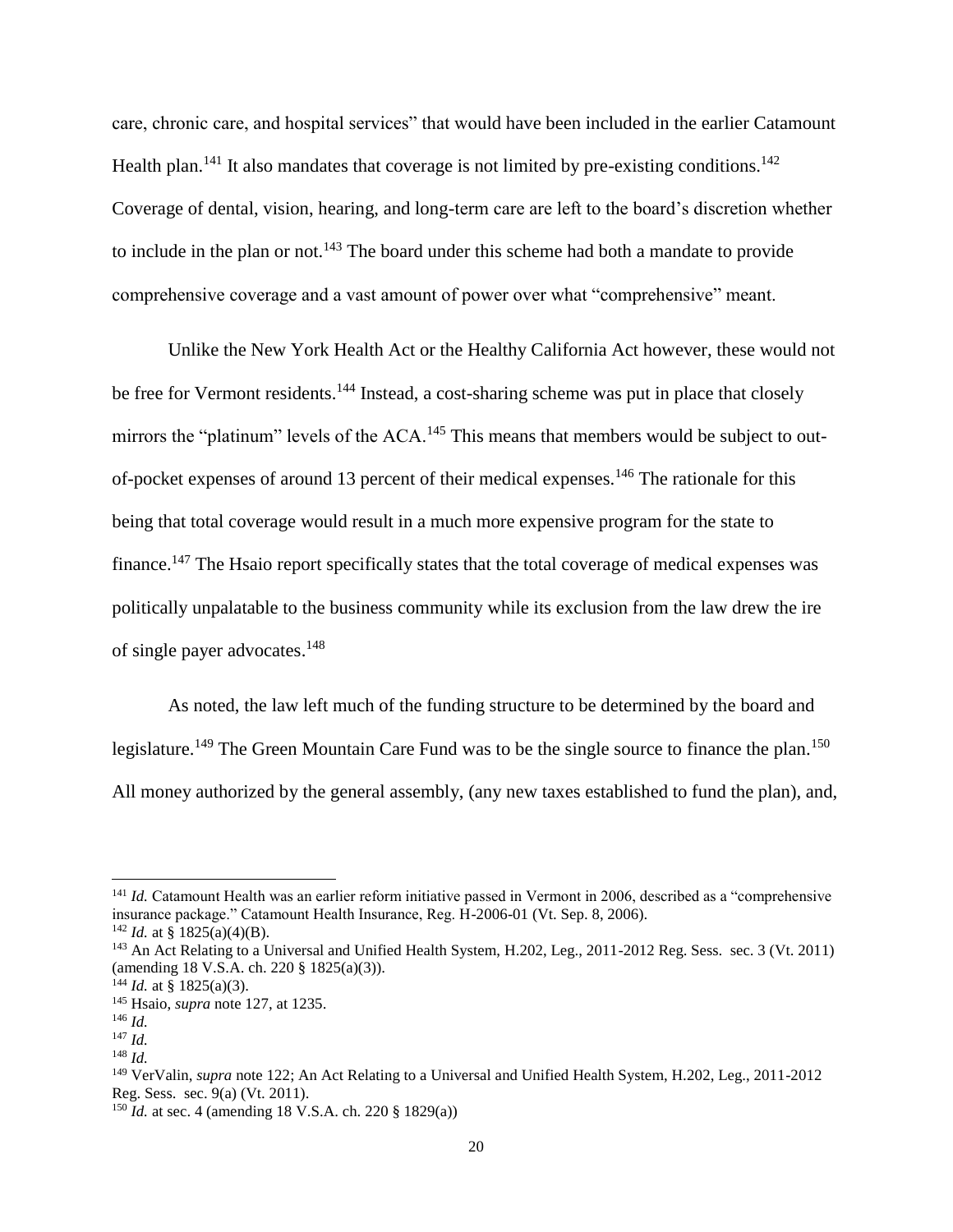assuming waivers could be attained, received by the federal government from federal health programs would be deposited in the fund.<sup>151</sup>

In the creation of funding plans, the law does lay out some requirements.<sup>152</sup> Factors ranging from the effects on the retirement plans of Vermonters to how to maximize the flow of federal funds to the state would have to be considered.<sup>153</sup> The plan was due to be submitted to the legislature on January 15, 2013.<sup>154</sup> The Hsaio report included within it a plan to generate enough revenue and save the state money under the plan.<sup>155</sup> Hsaio's team laid out a funding plan that estimated employers would save \$260 per employee and on average Vermonters would save \$370 per household.<sup>156</sup> Key to this plan were adjustments to the payroll taxes of the state.<sup>157</sup> A flat rate would be placed on all wages, split 75 percent and 25 percent between employer and employee.<sup>158</sup> The savings would be found as the difference between old premiums and the new payroll taxes and reduced administrative costs associated with streamlining the health care delivery system.<sup>159</sup>

Before assessing why Green Mountain Care fell apart, it is useful to run it through the same test of 1332 compatibility as New York Health and Healthy California.<sup>160</sup> Although not nearly as wide-ranging as the California and New York plans, Green Mountain Care is as

<sup>151</sup> *Id.* at § 1829(b).

<sup>152</sup> *Id.* at sec. 9(b).

<sup>153</sup> *Id.*

<sup>154</sup> *Id.* at sec. 9(a).

<sup>155</sup> Hsaio, *supra* note 127, at 1235-1237.

<sup>156</sup> *Id.* <sup>157</sup> *Id.*

<sup>158</sup> *Id.*

<sup>159</sup> *Id.*

<sup>&</sup>lt;sup>160</sup> This is especially true due to the plan's reliance, as any state based single payer plan under the ACA, on federal funds to operate. At least one scholar points to the failure of federal funding levels to increase as expected as a reason for the plan's collapse (*see* McDonough, at 1584).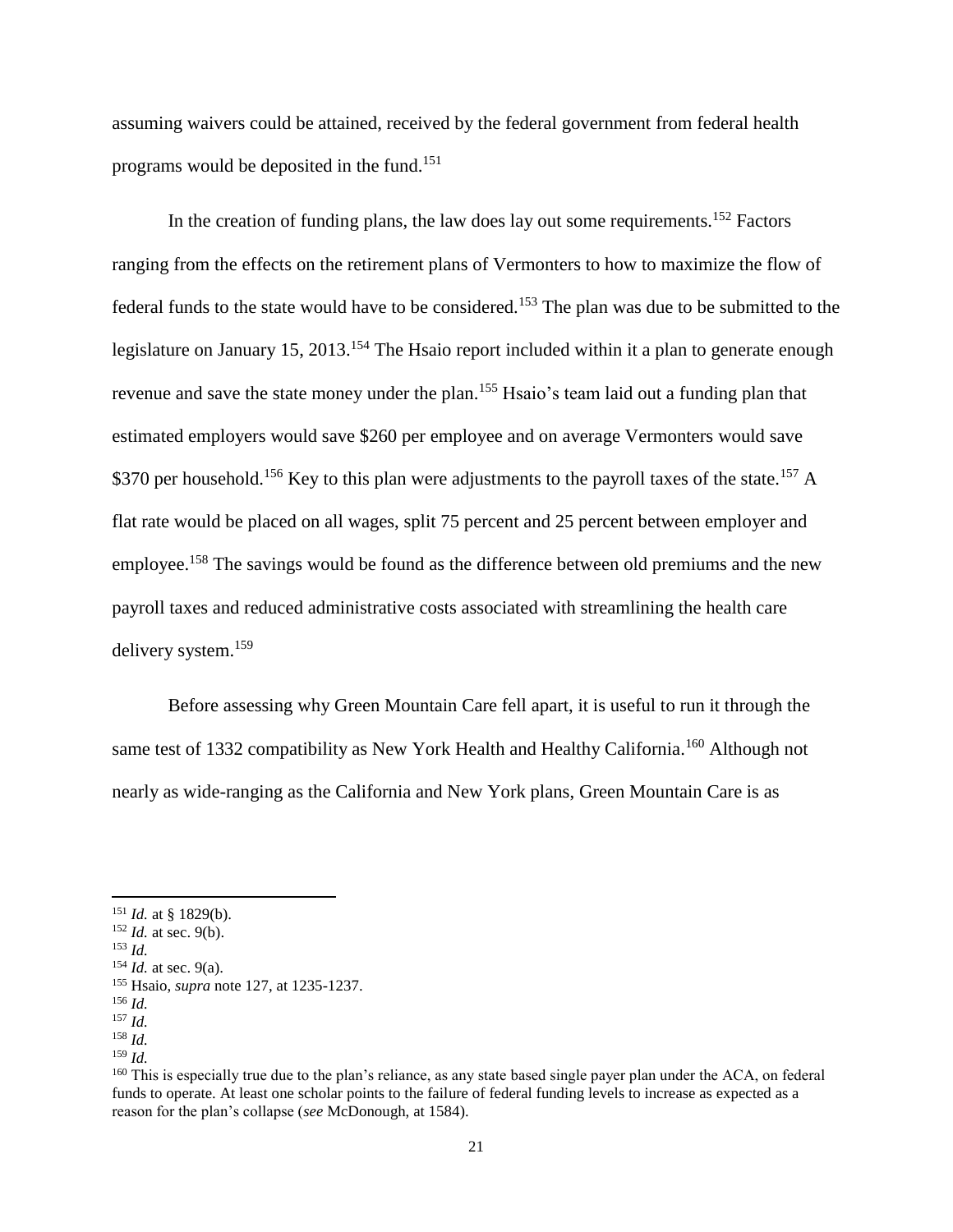comprehensive as the ACA.<sup>161</sup> This is due to the services already covered by Catamount Health in the state and the provision against excluding members based on pre-existing conditions.<sup>162</sup> The affordability of the plan is arguable as out-of-pocket expenses are not excluded.<sup>163</sup> While they do comport with the "platinum" level of the ACA, tax hikes and other expenses could put the plan's actual costs to the individual member above what the ACA would require. The plan covers a comparable number of state residents because Green Mountain Care is a plan available to all residents in Vermont.<sup>164</sup>

In terms of being budget neutral on the federal deficit, Green Mountain Care would likely have the same issues raised by the California plan above. Without actuarial and economic evidence showing otherwise, HHS is unlikely to approve so vague a funding structure. Vermont never submitted Green Mountain Care to HHS for approval, but had it done so in the law's current form, it is not likely to have gained approval for a section 1332 waiver.

In the end, Green Mountain Care was abandoned by Governor Shumlin due to "the risk of economic shock…"<sup>165</sup> As noted, federal revenues from Medicaid and the ACA failed to meet projected amounts over the period from 2011-2014.<sup>166</sup> Further, Shumlin raised the actuarial value of the plan, (the amount that the plan would cover rather than out of pocket expenses), from 87

<sup>&</sup>lt;sup>161</sup> An Act Relating to a Universal and Unified Health System, H.202, Leg., 2011-2012 Reg. Sess. sec. 3 (Vt. 2011) (amending 18 V.S.A. ch. 220 § 1825(a)(1)); *see also Id.* at § 1806(b)(1)(A) requiring any qualified health plan to cover the essential health benefits required by section 1302(a) of the ACA. <sup>162</sup> *Id.*

 $163$  *Id.* at § 1825(a)(3).

 $164$  *Id.* at sec. 1(a).

<sup>165</sup> McDonough, *supra* note 119, at 1584-1585

<sup>166</sup> *Id.*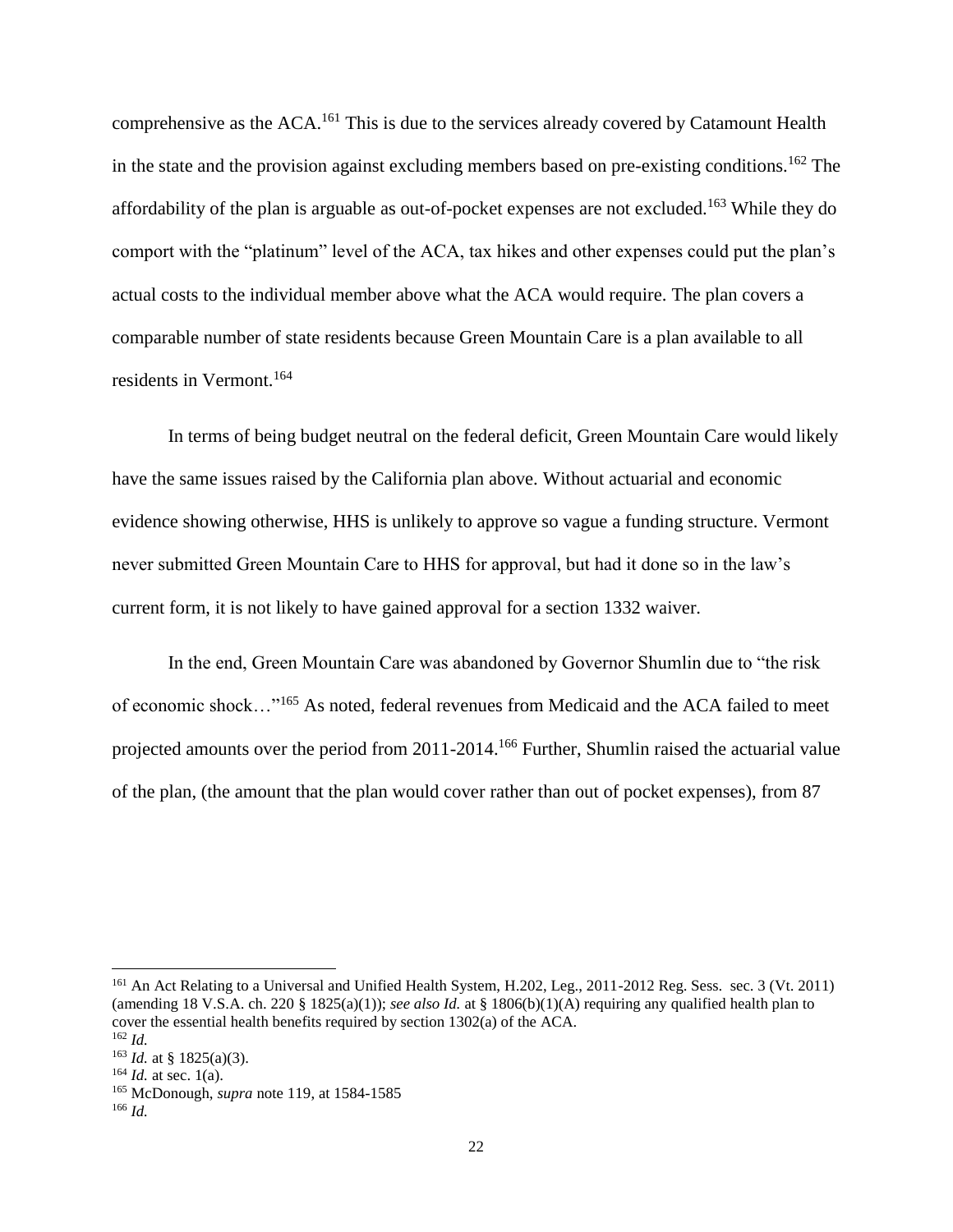percent to 94 percent.<sup>167</sup> These factors, along with the Vermont legislature's inability to create a viable tax plan to fund the plan, dimmed its financial prospects considerably.<sup>168</sup>

To add to this, the Governor found himself in a politically toxic situation just as the law was to take effect.<sup>169</sup> He had barely fended off a Republican challenger in the 2014 gubernatorial election and by that same year, public and legislative support for single payer had waned significantly.<sup>170</sup> Facing the prospect of introducing a new tax plan to support Green Mountain Care to a hostile public and a legislature acutely conscious of the plan's potential political toxicity, the plan was abandoned. $171$ 

#### **Part IV: Lessons Learned and the Future of Single Payer**

A poll conducted during the summer of 2017 by Pew Research shows that 33 percent of Americans want a single national government program.<sup>172</sup> This increases to 52 percent when asking Democratic voters.<sup>173</sup> The Republican party's efforts to create national health care reform in their own image has led to a surge of support for these state-led single payer programs. 174 Besides California and New York, bills have been introduced in twenty-four other states at one time or another.<sup>175</sup> With the GOP controlling the levers of government on a federal level, single-

<sup>&</sup>lt;sup>167</sup> *Id*. Raising the actuarial value, while reducing the direct costs to the individual, increases the cost to the plan itself. This shift in cost-sharing drastically increased the forecasted cost of the plan to the public at large, and thus the amount that would have needed to be raised through taxes or other means.

<sup>168</sup> *Id.*

<sup>169</sup> *Id.*

<sup>170</sup> *Id.*

<sup>171</sup> McDonough, *supra* note 199, at 1585.

<sup>&</sup>lt;sup>172</sup> Jocelyn Kiley, Public Support for "Single Payer" Health Coverage Grows, Driven by Democrats, Pew Research Center, June 23, 2017, http://www.pewresearch.org/fact-tank/2017/06/23/public-support-for-single-payer-healthcoverage-grows-driven-by-democrats/, last accessed 11/10/2017. <sup>173</sup> *Id.*

<sup>174</sup> Barret Newkirk & David Robinson, *Some States See Opportunity for Single-Payer Health Care*, USA TODAY NETWORK, June 28, 2017, https://www.usatoday.com/story/news/politics/2017/06/28/single-payer-healthinsurance/434353001/, last accessed 11/10/2017.

<sup>175</sup> *Single Payer Legislation*, HEALTHCARE-NOW!, https://www.healthcare-now.org/legislation/, last accessed 11/10/2017.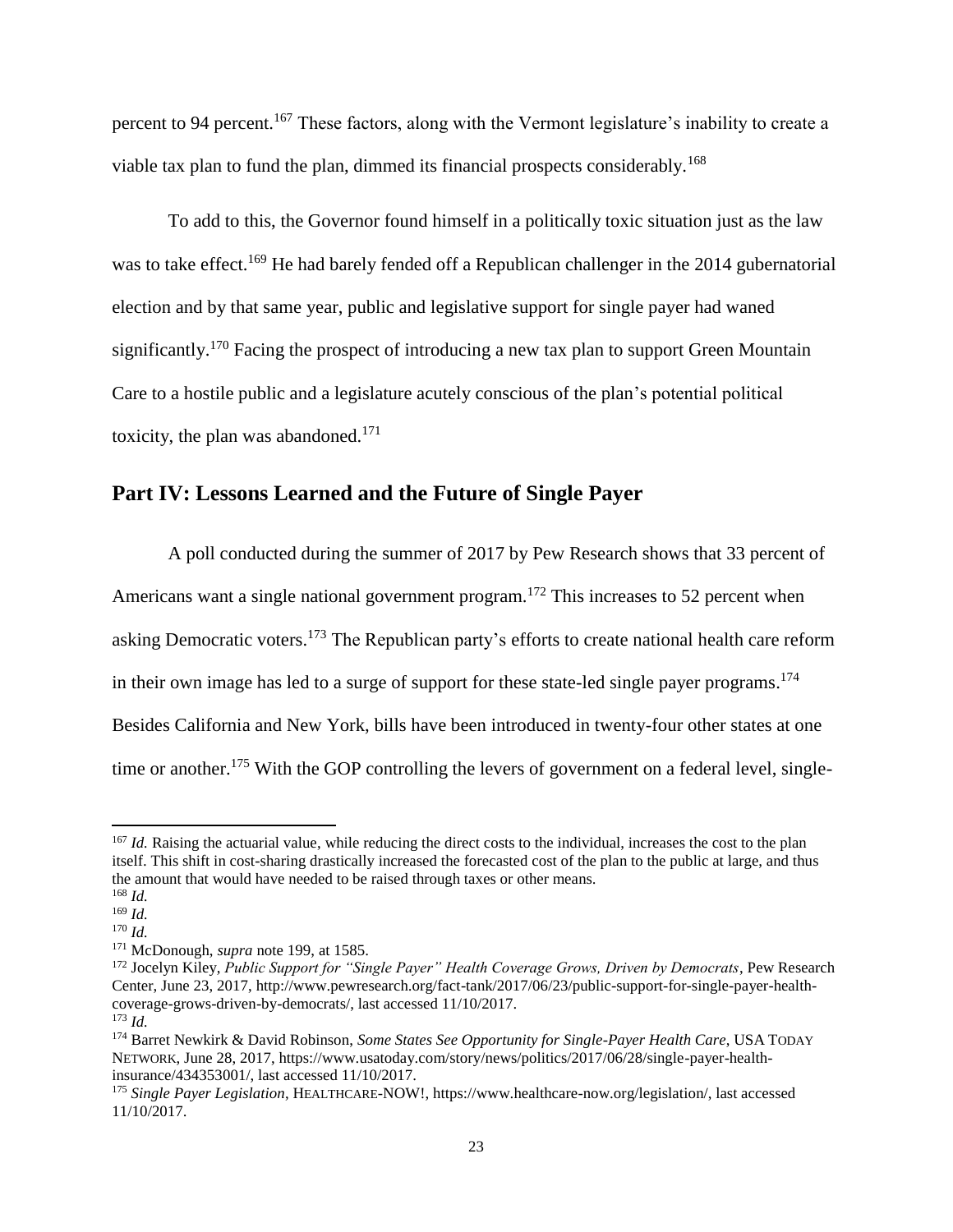payer health care is likely to come from the success of a state based effort rather than federal legislation.

The legislatures of New York and California will have the opportunity to pass comprehensive single payer healthcare. If they are successful, it would be a stunning leap into the experiment begun by Vermont in 2011. The question of the plans' success in implementation will heavily rely on whether the state governments have learned from the lessons of Green Mountain Care. For an answer, one only need to look to the language of the respective legislation. The New York Health Act is meticulous in its administrative procedures and exact in its financial forecasting: the bill has been forged and revised through the legislative process. The Healthy California Act on the other hand, suffers from much of the same ambiguity and uncertainty that doomed Green Mountain Care. Without a funding structure that is mandated in the bill, and given the ability to change and adapt later, any single payer plan has a hard road to success. An informational campaign must be waged to educate citizens and lawmakers on the economic, social, and financial implications of the plan. Support for its implementation must be broad based and sustained to ensure success over the long road of change: this is nearly impossible to do when the plan itself contains ambiguities.

If state based single payer healthcare is coming, it will likely come first in New York. The success there will be combination of legislative fastidiousness and widespread support. A major factor will also be the continuation of federal funding available to states. In estimates of the estimations of the overall budget, \$152 billion would still be coming from the federal government.<sup>176</sup> This requires the application for and HHS acceptance of all applicable waivers for the plan. If the New York Health Act passes in its current form, this is not an unlikely

<sup>176</sup> Friedman report, *supra* note 79.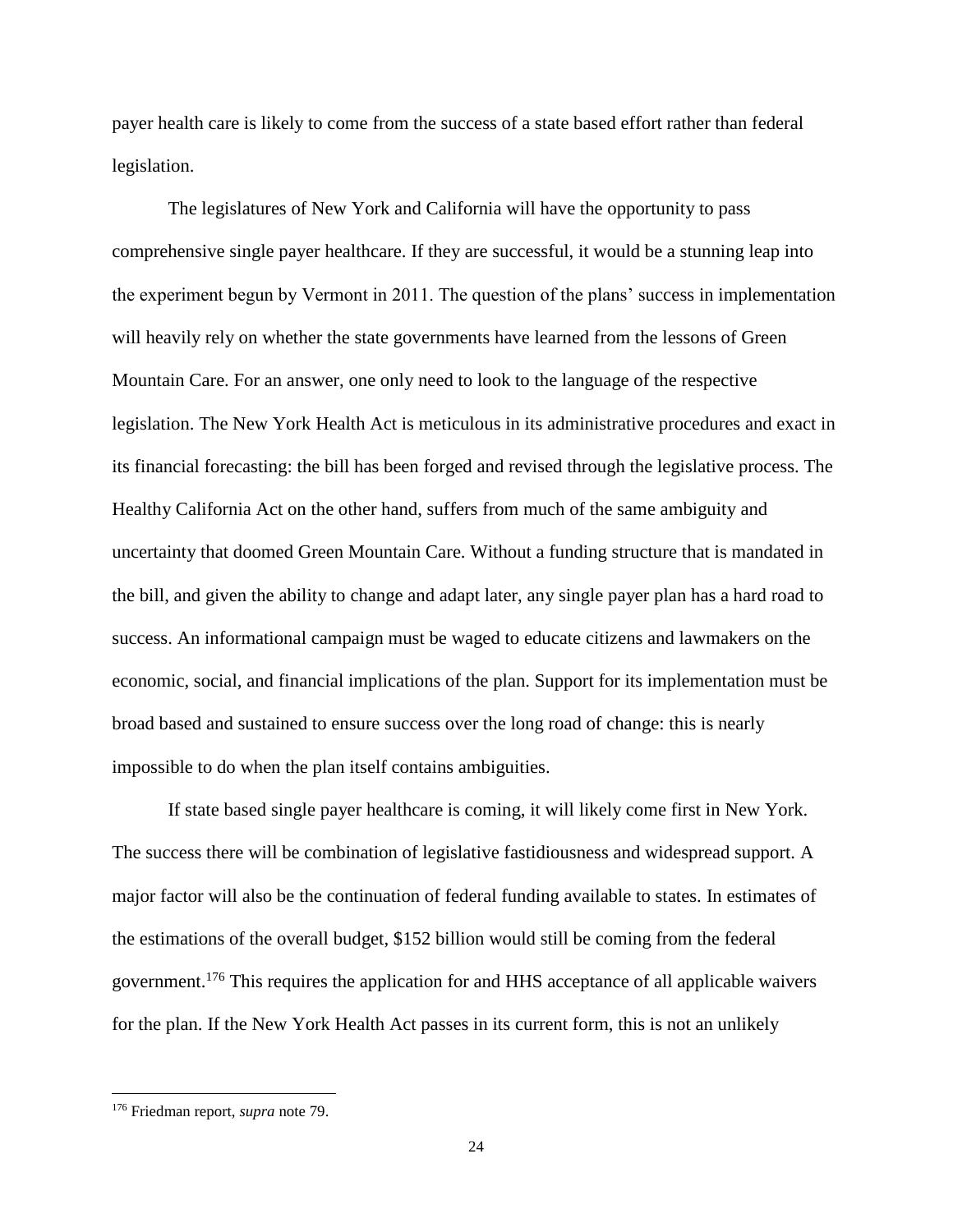scenario. The proposed plan easily fits within the requirements for section 1332 waivers. It is a comprehensive plan, covering the spectrum of medical services for all New York residents. The plan requires that no New Yorker pay any out-of-pocket costs, and, if the actuarial analyses bear out, will not impact the federal deficit negatively. In fact, the Friedman report suggests a proportional decrease in federal spending after the plan is put into place thanks to administrative economies.<sup>177</sup>

For California, the road ahead is less certain. Certainly, there is support within the state for single payer health care. Were it not for Speaker of the State Assembly Anthony Rendon, the bill may have passed in the summer of 2017. The irony is, it may be that Speaker Rendon's apprehension leads to the bill's eventual passage and the successful application for a 1332 waiver. The key issue is the uncertainty surrounding the financing of the plan. Just as Vermont left the financing details to a future date, so does the Healthy California Act. Speaker Rendon's delaying of the bill now gives proponents of the plan an opportunity to work out the details of a funding structure. Health care reform is a highly politicized and contentious issue. Any attempt to pass meaningful legislation is the result of a years-long build-up of support, funding, and political capital. The key to passing legislation that works is not simply railroading what amounts to a statement of intent through a state legislature, rather it is to pass a bill that is the product of careful consideration and attention to detail. The New York Health Act has been introduced, rejected, and revised dozens of times since 1992, and the legislation reflects that kind of sweat equity. The Healthy California Act simply does not.